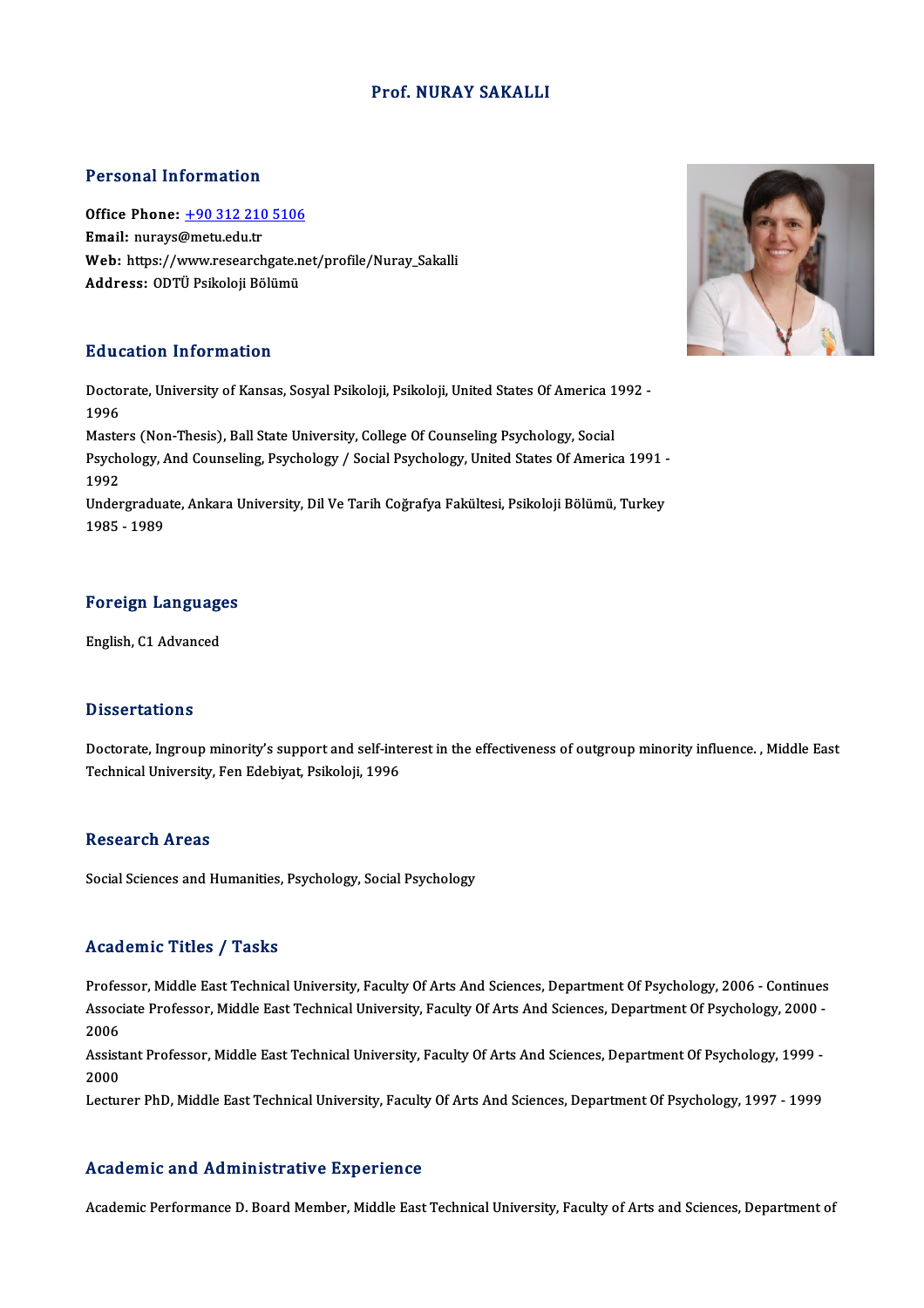Psychology,2019 -Continues

Psychology, 2019 - Continues<br>Bölüm Akademik Teşvik Değerlendirme Komisyonu Üyesi, Middle East Technical University, Faculty of Arts and Sciences,<br>Penartment of Psychology, 2010, 2019 Psychology, 2019 - Continues<br>Bölüm Akademik Teşvik Değerlendirme I<br>Department of Psychology, 2019 - 2019<br>Bölüm Akademik Tesvik Değerlendirme I Bölüm Akademik Teşvik Değerlendirme Komisyonu Üyesi, Middle East Technical University, Faculty of Arts and Sciences,<br>Department of Psychology, 2019 - 2019<br>Bölüm Akademik Teşvik Değerlendirme Komisyonu Üyesi, Middle East Te

Department of Psychology, 2019 - 2019<br>Bölüm Akademik Teşvik Değerlendirme I<br>Department of Psychology, 2018 - 2018<br>Deputy Head of Department Middle Fast Bölüm Akademik Teşvik Değerlendirme Komisyonu Üyesi, Middle East Technical University, Faculty of Arts and Science<br>Department of Psychology, 2018 - 2018<br>Deputy Head of Department, Middle East Technical University, Faculty

Department of Psychology, 2018 - 2018<br>Deputy Head of Department, Middle Eas<br>2017 - 2017 Beputy Head of Department, Middle East Technical University, Faculty of Arts and Sciences, Department of Psychology,<br>2017 - 2017<br>Bölüm Akademik Teşvik Değerlendirme Komisyonu Üyesi, Middle East Technical University, Facult

Bölüm Akademik Teşvik Değerlendirme Komisyonu Üyesi, Middle East Technical University, Faculty of Arts and Sciences, Bölüm Akademik Teşvik Değerlendirme Komisyonu Üyesi, Middle East Technical University, Faculty of Arts and Science<br>Department of Psychology, 2017 - 2017<br>BAP Subcommittee Member, Middle East Technical University, Faculty of

Department (<br>BAP Subcomi<br>2014 - 2016 2014 - 2016<br>Courses

Courses<br>Psychology of Women and Gender, Undergraduate, 2018 - 2019, 2019 - 2020, 2020 - 2021<br>Intergravy relations Desterate, 2018, 2019, 2019, 2020, 2020, 2021 -<br>1999) Psychology of Women and Gender, Undergraduate, 2018 - 2019, 2019<br>Intergroup relations, Doctorate, 2018 - 2019, 2019 - 2020, 2020 - 2021<br>INDERENDENT STUDY, Doctorate, 2017 - 2019, 2019, 2020, 2020, 202 Psychology of Women and Gender, Undergraduate, 2018 - 2019, 2019 - 20<br>Intergroup relations, Doctorate, 2018 - 2019, 2019 - 2020, 2020 - 2021<br>INDEPENDENT STUDY, Doctorate, 2017 - 2018, 2019 - 2020, 2020 - 2021<br>Pessarsh Dost

Intergroup relations, Doctorate, 2018 - 2019, 2019 - 2020, 2020 - 2021<br>INDEPENDENT STUDY, Doctorate, 2017 - 2018, 2019 - 2020, 2020 - 202<br>Research, Doctorate, 2019 - 2020 INDEPENDENT STUDY, Doctorate, 2017 - 2018, 2019 - 2020, 2020 - 2021

Research, Doctorate, 2019 - 2020<br>Understanding Social Behavior, Undergraduate, 2019 -<br>Attitudes and Attitude Change, Doctorate, 2020 - 2021<br>Tonics in Social Beychology, Undergraduate, 2019 - 202 Attitudes and Attitude Change, Doctorate, 2020 - 2021<br>Topics in Social Psychology, Undergraduate, 2019 - 2020

Understanding Social Behavior, Undergraduate, 2019 - 20<br>Attitudes and Attitude Change, Doctorate, 2020 - 2021<br>Topics in Social Psychology, Undergraduate, 2019 - 2020<br>Sosyal Psikoloji II, Undergraduate, 2019 - 2019

Sosyal Psikoloji II, Undergraduate, 2018 - 2019

Summer Practice, Undergraduate, 2017 - 2018, 2019 - 2020<br>Sosyal psikoloji I. Undergraduate, 2018 - 2019

SUPERVISED RESEARCH IN PSYCHOLOGY, Doctorate, 2018 - 2019

#### Advising Theses

Advising Theses<br>Sakallı Uğurlu N., Stalking as a new form of violence: Its relationship with ambivalent sexism, honor endorsement and<br>sender hesed violence ettivides. Pestaveduate, D.BASAR(Student), 2010. raa violog i neoee<br>Sakallı Uğurlu N., Stalking as a new form of violence: Its relationship with<br>gender-based violence attitudes, Postgraduate, D.BAŞAR(Student), 2019<br>Sakallı Uğurlu N., BBECARIOUS MANHOOD IN TURKEY EARNED, Sakallı Uğurlu N., Stalking as a new form of violence: Its relationship with ambivalent sexism, honor endorsement a<br>gender-based violence attitudes, Postgraduate, D.BAŞAR(Student), 2019<br>Sakallı Uğurlu N., PRECARIOUS MANHOO gender-based violence attitudes, Postgrad<br>Sakallı Uğurlu N., PRECARIOUS MANHOOI<br>Doctorate, B.TÜRKOĞLU(Student), 2019<br>Sakallı Uğurlu N., THE PREDICTORS OF A. Sakallı Uğurlu N., PRECARIOUS MANHOOD IN TURKEY:EARNED, LOST, AND THREATENED STATUS OF MANHOOD,<br>Doctorate, B.TÜRKOĞLU(Student), 2019<br>Sakallı Uğurlu N., THE PREDICTORS OF ATTITUDES TOWARD DIVORCED WOMEN: AMBIVALENT SEXISM A Doctorate, B.TÜRKOĞLU(Student), 2019<br>Sakallı Uğurlu N., THE PREDICTORS OF ATTITUDES TOWARD DIVORCED WOMEN: AMBIVALENT SEXISM AND SYSTEM<br>JUSTIFICATION, Postgraduate, D.KOSKOS(Student), 2019 Sakallı Uğurlu N., THE PREDICTORS OF ATTITUDES TOWARD DIVORCED WOMEN: AMBIVALENT SEXISM AND SYSTEM<br>JUSTIFICATION, Postgraduate, D.KOSKOS(Student), 2019<br>Sakallı Uğurlu N., Are women and men's atypical educational choices pu JUSTIFICATION, Postgraduate, D.KOSKOS(Student), 2019<br>Sakallı Uğurlu N., Are women and men's atypical educational choices pur<br>sexism, and precarious manhood, Doctorate, A.KUZLAK(Student), 2019<br>SAKALLUIĞURLU N. A terrer mana Sakallı Uğurlu N., Are women and men's atypical educational choices punished? gender system justification, ai<br>sexism, and precarious manhood, Doctorate, A.KUZLAK(Student), 2019<br>SAKALLI UĞURLU N., A terror management perspe sexism, and precarious manhood, Doctorate, A.KUZLAK(Stude<br>SAKALLI UĞURLU N., A terror management perspective to sys<br>earthquakes in Turkey, Doctorate, C.DOĞULU(Student), 2017<br>Sekallı Uğurlu N., The effect of system justific SAKALLI UĞURLU N., A terror management perspective to system justification in disaster context: the case of earthquakes in Turkey, Doctorate, C.DOĞULU(Student), 2017<br>Sakallı Uğurlu N., The effect of system justification an earthquakes in Turkey, Doctorate, C.DOĞULU(Student), 2016<br>Sakallı Uğurlu N., The effect of system justification and regu<br>honor based violence, Doctorate, G.AKBAŞ(Student), 2016<br>SAKALLUĞURLU N., Evemining bonor gulture in T Sakallı Uğurlu N., The effect of system justification and regulatory focus orientation in the endorsement of honor and<br>honor based violence, Doctorate, G.AKBAŞ(Student), 2016<br>SAKALLI UĞURLU N., Examining honor culture in T honor based violence, Docto<br>SAKALLI UĞURLU N., Exami<br>V.MEHMET(Student), 2016<br>SAKALLI UĞUPLU N. Attino SAKALLI UĞURLU N., Examining honor culture in Turkey: honor, manhood, & man-to-man response to insult, Doctorate,<br>V.MEHMET(Student), 2016<br>SAKALLI UĞURLU N., Attitudes toward managers in Turkey: The effects of gender of emp V.MEHMET(Student), 2016<br>SAKALLI UĞURLU N., Attitudes toward managers in Turkey: The effects<br>social dominance orientation, Postgraduate, N.GURUR(Student), 2016<br>Selrall: Uğurlu N., Social pavebological prodictors of violones SAKALLI UĞURLU N., Attitudes toward managers in Turkey: The effects of gender of employees, gender of managers and<br>social dominance orientation, Postgraduate, N.GURUR(Student), 2016<br>Sakallı Uğurlu N., Social psychological social dominance orientati<br>Sakallı Uğurlu N., Social psy<br>S.CEYLAN(Student), 2016<br>Sakallı Uğurlu N. Investisa Sakallı Uğurlu N., Social psychological predictors of violence against women in honor cultures, Doctorate,<br>S.CEYLAN(Student), 2016<br>Sakallı Uğurlu N., Investigating the role of justice sensitivity on volunteering, Postgradu S.CEYLAN(Student), 2016<br>Sakallı Uğurlu N., Investigating the role of justice sensitivity on volunteering, Postgraduate, Z.ŞAKLAR(Student), 2<br>Sakallı Uğurlu N., Effects of mortality salience on Turkish people's decisions to Sakallı Uğurlu N., Investigating the role of justice sen:<br>Sakallı Uğurlu N., Effects of mortality salience on Tur<br>consume, Postgraduate, G.BİLİCİLER(Student), 2015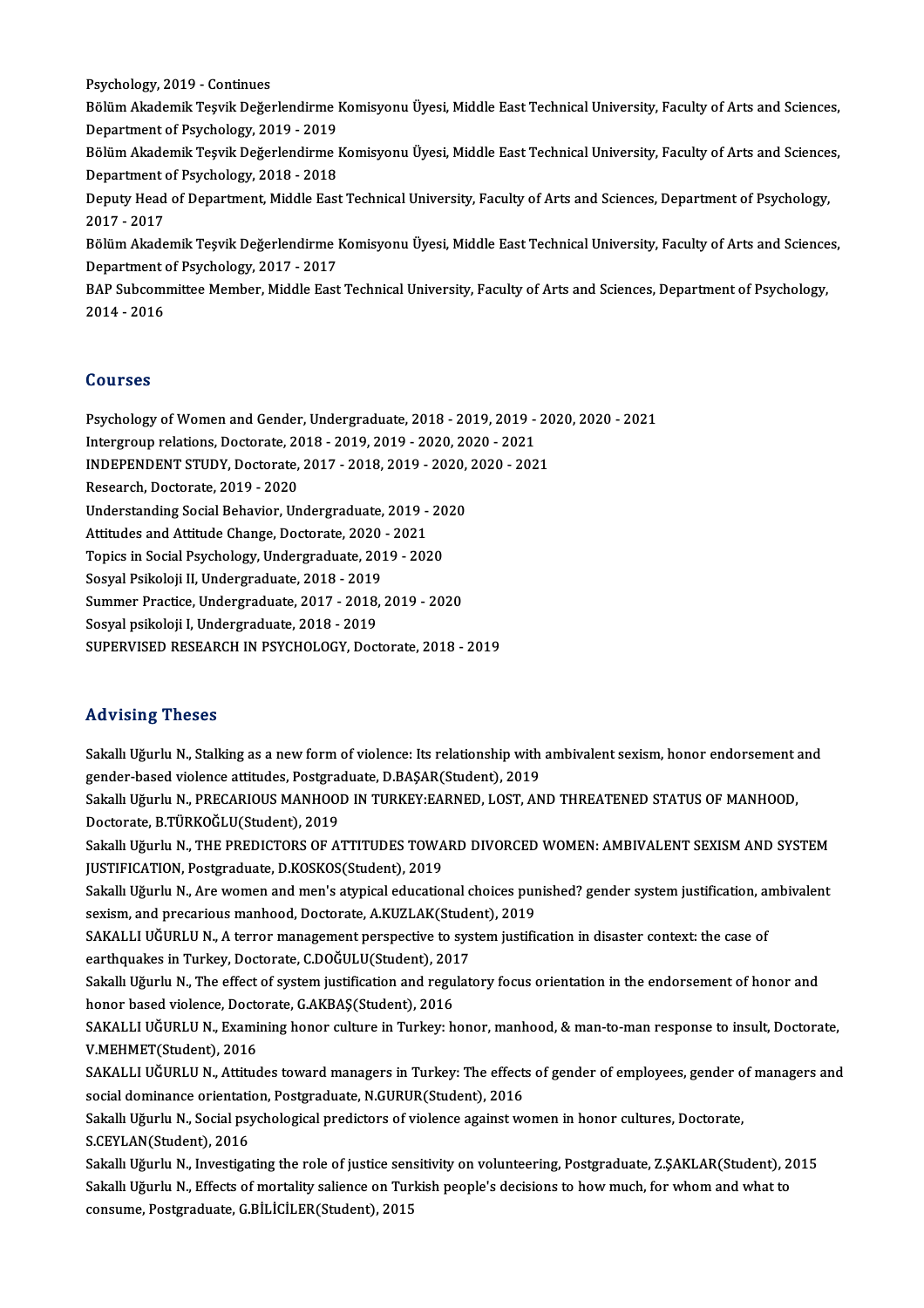SAKALLI UĞURLU N., The role of social dominance orientation, empathy, and perceived threat in predicting prejudice of<br>Turkish sitisens tounud Syrian immismanta Bestanaduate, E KARAQĞI USStudent), 2015 SAKALLI UĞURLU N., The role of social dominance orientation, empathy, and perceived<br>Turkish citizens toward Syrian immigrants, Postgraduate, E.KARAOĞLU(Student), 2015<br>SAKALLUJĞURLU N., Premeting exten denstien through mert SAKALLI UĞURLU N., The role of social dominance orientation, empathy, and perceived threat in predicting prejud<br>Turkish citizens toward Syrian immigrants, Postgraduate, E.KARAOĞLU(Student), 2015<br>SAKALLI UĞURLU N., Promotin

Turkish citizens toward Syrian immigrants, Postgraduate, E.KARAOĞLU(Student), 2015<br>SAKALLI UĞURLU N., Promoting organ donation through mortality salience for different levels and orientations of<br>religiosity, Postgraduate, SAKALLI UĞURLU N., Promoting organ donation through mortality salience for different levels and orientations of<br>religiosity, Postgraduate, S.DERVİŞ(Student), 2015<br>SAKALLI UĞURLU N., Acculturative stress among international

religiosity, Postgraduate, S.DERVİŞ(Student), 2015<br>SAKALLI UĞURLU N., Acculturative stress among internation<br>and self-monitoring, Postgraduate, B.ALKIŞ(Student), 2014<br>SAKALLUIĞUPLU N. Starestyning among fostball fans in Tr SAKALLI UĞURLU N., Acculturative stress among international students: The role of emotional intelligence, optimisr<br>and self-monitoring, Postgraduate, B.ALKIŞ(Student), 2014<br>SAKALLI UĞURLU N., Stereotyping among football fa

and self-monitoring, Postgr<br>SAKALLI UĞURLU N., Stere<br>A.KUZLAK(Student), 2014<br>SAKALLLUĞUPLU N., The r SAKALLI UĞURLU N., Stereotyping among football fans in Turkey: A terror management perspective, Postgradu<br>A.KUZLAK(Student), 2014<br>SAKALLI UĞURLU N., The relationship between collective guilt and two modes of group identifi

A.KUZLAK(Student), 2014<br>SAKALLI UĞURLU N., The relationship between collective guilt and two modes<br>glorification and ingroup attachment, Postgraduate, Ö.SERAP(Student), 2014<br>SAKALLUĞURLU N. Sosial psychologisal variables a SAKALLI UĞURLU N., The relationship between collective guilt and two modes of group identification: Ingroup<br>glorification and ingroup attachment, Postgraduate, Ö.SERAP(Student), 2014<br>SAKALLI UĞURLU N., Social psychological

glorification and ingroup atta<br>SAKALLI UĞURLU N., Social p:<br>S.PAKHUYLU(Student), 2013<br>SAKALLI UĞUPLU N., Bodya'n SAKALLI UĞURLU N., Social psychological variables affecting political participation of youth in Turkey, Postgraduate,<br>S.PAKHUYLU(Student), 2013<br>SAKALLI UĞURLU N., Reducing prejudice through imagined social contact, Postgra

S.PAK<br>SAKAI<br>2013<br>SAKAI SAKALLI UĞURLU N., Reducing prejudice through imagined social contact, Postgraduate, S.KÜÇÜKKÖMÜRLER(Stude<br>2013<br>SAKALLI UĞURLU N., The predictors of attitudes toward military: Turkish identity, uninational ideology, ambiva

2013<br>SAKALLI UĞURLU N., The predictors of attitudes toward military: Turkish identity, uninatio<br>sexism, conservatism, and religious orientation, Postgraduate, F.ÖZDEMİR(Student), 2013<br>Sekall: Uğurlu N. Compensateru nature SAKALLI UĞURLU N., The predictors of attitudes toward military: Turkish identity, uninational ideology, ambivale<br>sexism, conservatism, and religious orientation, Postgraduate, F.ÖZDEMİR(Student), 2013<br>Sakallı Uğurlu N., Co

sexism, conservatism, and religious orientation, Postgraduate, F.ÖZDEMİR(Student), 2013<br>Sakallı Uğurlu N., Compensatory nature of mixed stereotypes: An investigation of underlying mechanisms in the<br>framework of stereotype Sakallı Uğurlu N., Compensatory nature of mixed stereotypes: An investigation of underlying mechanisms in the<br>framework of stereotype content model, Doctorate, T.AKTAN(Student), 2012<br>Sakallı Uğurlu N., Sexual harassment am

framework of stereotype<br>Sakallı Uğurlu N., Sexual I<br>E.Zengin(Student), 2012<br>Sakallı Uğurlu N., The pre Sakallı Uğurlu N., Sexual harassment among Turkish female athletes: The role of ambivalent sexism, Postgraduate,<br>E.Zengin(Student), 2012<br>Sakallı Uğurlu N., The predictors of attitudes toward physical wife abuse: Ambivalent

E.Zengin(Student), 2012<br>Sakallı Uğurlu N., The predictors of attitudes toward physical wife abuse: Ambivalent sexism, system justification, and<br>religious orientation, Postgraduate, N.Ercan(Student), 2009 Sakallı Uğurlu N., The predictors of attitudes toward physical wife abuse: Ambivalent sexism, system justification, and<br>religious orientation, Postgraduate, N.Ercan(Student), 2009<br>Sakallı Uğurlu N., Association of religiou

religious orientation, Postgraduate, N.Ercan(Student), 2009<br>Sakallı Uğurlu N., Association of religious identification, perceived discrimination, and political<br>between ethnic and societal (national) identification, Postgra Sakallı Uğurlu N., Association of religious identification, perceived discrimination, and political trust with the relationship commitment: Perceived parenting style, parental approval and societal (national) identificatio

between ethnic and societal (national) identification, Postgraduate, A.Çoymak(Student), 2009<br>Sakallı Uğurlu N., The predictors of relationship commitment: Perceived parenting style, parental approval and<br>psychological reac

SAKALLI UĞURLU N., The predictors of understanding of honor and attitudes toward honor related violence: Ambivalent sexism and system justification, Postgraduate, R.IŞIK(Student), 2008 SAKALLI UĞURLU N., The predictors of understanding of honor and attitudes toward honor related violence: Ambival<br>sexism and system justification, Postgraduate, R.IŞIK(Student), 2008<br>SAKALLI UĞURLU N., The predictors of att

gender differences, Postgraduate, S.SALMAN(Student), 2007<br>SAKALLI UĞURLU N., Predictors of attitudes toward sexual harrassment: Ambivalent sexism, ambivalence toward SAKALLI UĞURLU N., The predictors of attitudes toward sexual harassment: Locus of control, ambivalent sexism a<br>gender differences, Postgraduate, S.SALMAN(Student), 2007<br>SAKALLI UĞURLU N., Predictors of attitudes toward sex

men,and gender differences, Postgraduate, S.TURGUT(Student), 2007 SAKALLI UĞURLU N., Predictors of attitudes toward sexual harrassment: Ambivalent sexism, ambivalence toward<br>men,and gender differences, Postgraduate, S.TURGUT(Student), 2007<br>SAKALLI UĞURLU N., Behavioral preferences, feeli

men,and gender differences, Postgraduate, S.TURGUT(Student), 2007<br>SAKALLI UĞURLU N., Behavioral preferences, feelings, and social identity level in a low-status group: The im<br>social identity salience, and group boundary pe SAKALLI UĞURLU N., Behavioral preferenc<br>social identity salience, and group bounda:<br>Postgraduate, V.MEHMET(Student), 2007<br>SAKALLULÖUPLU N. The relationship bett social identity salience, and group boundary permeability with a novel concept of hierarchical permeability,<br>Postgraduate, V.MEHMET(Student), 2007<br>SAKALLI UĞURLU N., The relationship between attribution related to aquisiti

Postgraduate, V.MEHMET(Student), 2007<br>SAKALLI UĞURLU N., The relationship between attribution related to aquisition of managerial position b<br>attitudes toward women managers, sexism and sex differences, Postgraduate, D.ÖZKA SAKALLI UĞURLU N., The relationship between attribution related to aquisition of managerial position by women,<br>attitudes toward women managers, sexism and sex differences, Postgraduate, D.ÖZKAN(Student), 2006<br>SAKALLI UĞURL attitudes toward women managers, sexism and sex differe:<br>SAKALLI UĞURLU N., Effects of ambivalent sexism, locus of<br>toward rape victims, Postgraduate, Z.SILA(Student), 2006<br>SAKALLI UĞUPLU N., The rektionships between vertis

SAKALLI UĞURLU N., Effects of ambivalent sexism, locus of control, empathy, and belief in a just world on attitudes<br>toward rape victims, Postgraduate, Z.SILA(Student), 2006<br>SAKALLI UĞURLU N., The relationships between vert toward rape victims, Postgraduate, Z.SILA(Student), 2006<br>SAKALLI UĞURLU N., The relationships between vertical and horizontal individualism-collectivism, religiosity<br>parenting styles from perspective of parents and their c SAKALLI UĞURLU N., The relationships between vertical and horizontal individualism-collectivism, religiosity, and<br>parenting styles from perspective of parents and their children, Postgraduate, N.TAŞDEMİR(Student), 2006<br>SAK parenting styles from perspective of parents and their chilostaladius.<br>SAKALLI UĞURLU N., Value similarities of wives and husba<br>marital adjustment, Postgraduate, A.ÖZEN(Student), 2006<br>SAKALLI UĞUPLU N. Ambiyalant sevism, a

SAKALLI UĞURLU N., Value similarities of wives and husbands and conflict resolution styles of spouses as predictors of<br>marital adjustment, Postgraduate, A.ÖZEN(Student), 2006<br>SAKALLI UĞURLU N., Ambivalent sexism, ambivalen marital adjustment, Postgraduate, A.ÖZEN(Student), 2006<br>SAKALLI UĞURLU N., Ambivalent sexism, ambivalence toward men and demographic variables as predictors of Turkish<br>college students' attitudes toward men in social and w SAKALLI UĞURLU N., Ambivalent sexism, ambivalence toward men and demographic variables as predictors of Turl<br>college students' attitudes toward men in social and women in natural sciences, Postgraduate, G.GÜLÇÜR(Student),<br> colleg<br>Sakall<br>2003<br>SAMA Sakallı Uğurlu N., Attitudes toward marital violence: Individual and situational factors, Postgraduate, S.Ulu(Student),<br>2003<br>SAKALLI UĞURLU N., Attitudes to word suicide: Application of the attribution valve model of preju

2003<br>SAKALLI UĞURLU N., Attitu<br>A.MÜNİRE(Student), 2002<br>SAKALLLUĞUPLU N., The E SAKALLI UĞURLU N., Attitudes to word suicide: Application of the attribution valve model of prejudice, Postgraduate,<br>A.MÜNİRE(Student), 2002<br>SAKALLI UĞURLU N., The Effects of sexism and sex role orientation on romantic rel

A.MÜNİRE(Student), 200<br>SAKALLI UĞURLU N., The<br>F.CURUN(Student), 2001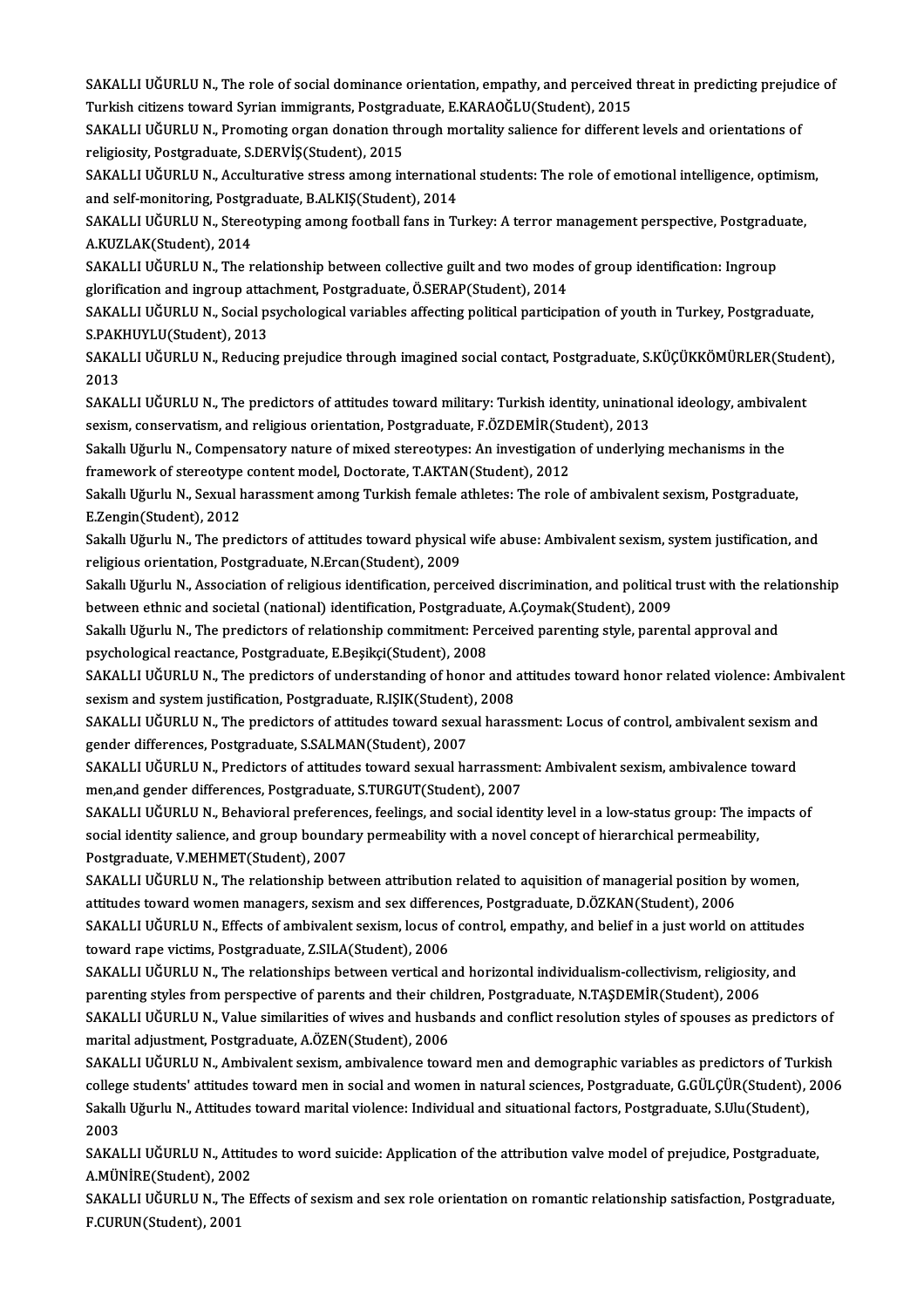SAKALLI UĞURLUN, Attitudes toward women in managerial positions: The effects of ambivalent sexism, patriarchy and gender differences on these attitudes, Postgraduate, B.BEYDOĞAN(Student), 2001

#### **Jury Memberships**

Doctorate,Doctorate,AnkaraÜniversitesi, June,2021 Award, ODTÜ SBE Tez Ödülü , Orta Doğu Teknik Üniversitesi, February, 2021 Doctorate, Doctorate, Ankara Üniversitesi, June, 2021<br>Award, ODTÜ SBE Tez Ödülü , Orta Doğu Teknik Üniversitesi, February, 2021<br>Appointment Academic Staff, Appointment Academic Staff, Çanakkale Onsekiz Mart Üniversitesi, D Award, ODTÜ SBE Tez Ödülü , Orta Doğu Teknik Üniversitesi, February, 2021<br>Appointment Academic Staff, Appointment Academic Staff, Çanakkale Onsekiz Mart Üniversitesi, Decembe<br>Associate Professor Exam, Associate Professor E Appointment Academic Staff, Appointment Academic Staff, Çanakkale Onsekiz Mart Üniversitesi, December, 2020<br>Associate Professor Exam, Associate Professor Exam, Middle East Technical University, December, 2020<br>PhD Thesis Mo Associate F<br>PhD Thesis<br>July, 2020<br>Associate F PhD Thesis Monitoring Committee Member, PhD Thesis Monitoring Committee Member, Orta Doğu Te<br>July, 2020<br>Associate Professor Exam, Associate Professor Exam, Orta Doğu Teknik Üniversitesi, February, 2020<br>Associate Professor July, 2020<br>Associate Professor Exam, Associate Professor Exam, Orta Doğu Teknik Üniversitesi, February, 2020<br>Associate Professor Exam, Associate Professor Exam, Orta Doğu Teknik Üniversitesi, February, 2020<br>Desterate Tes s Associate Professor Exam, Associate Professor Exam, Orta<br>Associate Professor Exam, Associate Professor Exam, Orta<br>Doctorate, Tez savunma, ODTÜ- Psikoloji, February, 2019<br>Post Craduate, VI, Tez savunması, ODTÜ- Bsikoloji, J Associate Professor Exam, Associate Professor Exam, Orta Doğu Teknik Üniversitesi, February, 2020<br>Doctorate, Tez savunma, ODTÜ- Psikoloji, February, 2019<br>Post Graduate, YL Tez savunması, ODTÜ-Psikoloji, January, 2019 Doctorate, Tez savunma, ODTÜ- Psikoloji, February, 2019<br>Post Graduate, YL Tez savunması, ODTÜ-Psikoloji, January, 2019<br>Doctoral Examination, Doktora eterlik sınavı, ODTÜ- Psikoloji, December, 2018<br>Doctoral Examination, Doc Post Graduate, YL Tez savunması, ODTÜ-Psikoloji, January, 2019<br>Doctoral Examination, Doktora eterlik sınavı, ODTÜ- Psikoloji, December, 2018<br>Doctoral Examination, Doctoral Examination, Ankara Üniversitesi, December, 2018<br>D Doctoral Examination, Doktora eterlik sınavı, ODTÜ- Psikoloji, December, 2018<br>Doctoral Examination, Doctoral Examination, Ankara Üniversitesi, December, 2018<br>Doctoral Examination, Doctoral Examination, Orta Doğu Teknik Üni Doctoral Examination, Doctoral Examination, Ankara Üniversitesi, December, 2018<br>Doctoral Examination, Doctoral Examination, Orta Doğu Teknik Üniversitesi, November, 2018<br>Doctorate, Doctorate, Orta Doğu Teknik Üniversitesi,

#### Designed Lessons

Designed Lessons<br>Sakallı Uğurlu N., Applied Social Psychology , Undergraduate, 2005 - 2006<br>Sakallı Uğurlu N. Gonsumer Behaviar, Undergraduate, 2002, ...2004 Sakallı Uğurlu N., Applied Social Psychology , Undergraduate, 2005 -<br>Sakallı Uğurlu N., Consumer Behavior, Undergraduate, 2003 - 2004<br>Sakallı Uğurlu N., Attitudes and Attitude Change, Dostanate, 1998, 1 Sakallı Uğurlu N., Applied Social Psychology , Undergraduate, 2005 - 200<br>Sakallı Uğurlu N., Consumer Behavior, Undergraduate, 2003 - 2004<br>Sakallı Uğurlu N., Attitudes and Attitude Change, Doctorate, 1998 - 1999<br>Sakallı Uğu Sakallı Uğurlu N., Consumer Behavior, Undergraduate, 2003 - 2004<br>Sakallı Uğurlu N., Attitudes and Attitude Change, Doctorate, 1998 - 1999<br>Sakallı Uğurlu N., Attitude Measurement and Scale Development, Doctorate, 1997 - 199

## Articles Published in Journals That Entered SCI, SSCI and AHCI Indexes

rticles Published in Journals That Entered SCI, SSCI and AHCI Indexes<br>I. The associations among self-silencing, ambivalent sexism, and perceived devaluation of women in<br>Turkey The ass<br>The ass<br>Turkey Turkey<br>Akarsu A.S., Sakallı N.

Current Psychology, pp.1-13, 2021 (Journal Indexed in SSCI)

- II. Stereotypes of single and married women and men in Turkish culture Sakallı N., Türkoğlu Demirel B., Kuzlak A., Gupta A. Stereotypes of single and married women and men in Turkish culture<br>Sakallı N., Türkoğlu Demirel B., Kuzlak A., Gupta A.<br>CURRENT PSYCHOLOGY, vol.40, no.1, pp.213-225, 2021 (Journal Indexed in SSCI)<br>Predistors of telerating
- Sakallı N., Türkoğlu Demirel B., Kuzlak A., Gupta A.<br>CURRENT PSYCHOLOGY, vol.40, no.1, pp.213-225, 2021 (Journal Indexed in SSCI)<br>III. Predictors of tolerating violence against women: honor concerns and fundamentalist reli CURRENT PS<br>Predictors<br>orientation<br>Cevlan Batur Predictors of tolerating violence aga:<br>orientation<br>Ceylan-Batur S., SAKALLI N., Gunaratne S.<br>Current Peychology, 2021 (Journal Indov

orientation<br>Ceylan-Batur S., SAKALLI N., Gunaratne S.<br>Current Psychology, 2021 (Journal Indexed in SSCI)

- Ceylan-Batur S., SAKALLI N., Gunaratne S.<br>Current Psychology, 2021 (Journal Indexed in SSCI)<br>IV. Development of Attitudes Toward Voluntary Childlessness Scale and Its Associations With<br>Ambivelant Saviam in Turkay Current Psychology, 2021 (Journa<br>Development of Attitudes Tov<br>Ambivalent Sexism in Turkey<br>Pehtivar Savgan B. Sakallı Uğurlu Development of Attitudes Towar<br>Ambivalent Sexism in Turkey<br>Bahtiyar-Saygan B., Sakallı-Uğurlu N.<br>Journal of Fomily Jouses val 40 no 1 Ambivalent Sexism in Turkey<br>Bahtiyar-Saygan B., Sakallı-Uğurlu N.<br>Journal of Family Issues, vol.40, no.17, pp.2499-2527, 2019 (Journal Indexed in SSCI)<br>Predisting Attitudes teward the Massuline Structure of the Military wi Bahtiyar-Saygan B., Sakallı-Uğurlu N.<br>Journal of Family Issues, vol.40, no.17, pp.2499-2527, 2019 (Journal Indexed in SSCI)<br>V. Predicting Attitudes toward the Masculine Structure of the Military with Turkish Identifica
- Journal of Family Issue<br><mark>Predicting Attitudes</mark><br>Ambivalent Sexism<br>Sekally Uğurlu N. Özde **Predicting Attitudes towa<br>Ambivalent Sexism<br>Sakallı-Uğurlu N., Özdemir F.<br>SEV BOLES vol 76 nn 511 53** Ambivalent Sexism<br>Sakallı-Uğurlu N., Özdemir F.<br>SEX ROLES, vol.76, pp.511-519, 2017 (Journal Indexed in SSCI)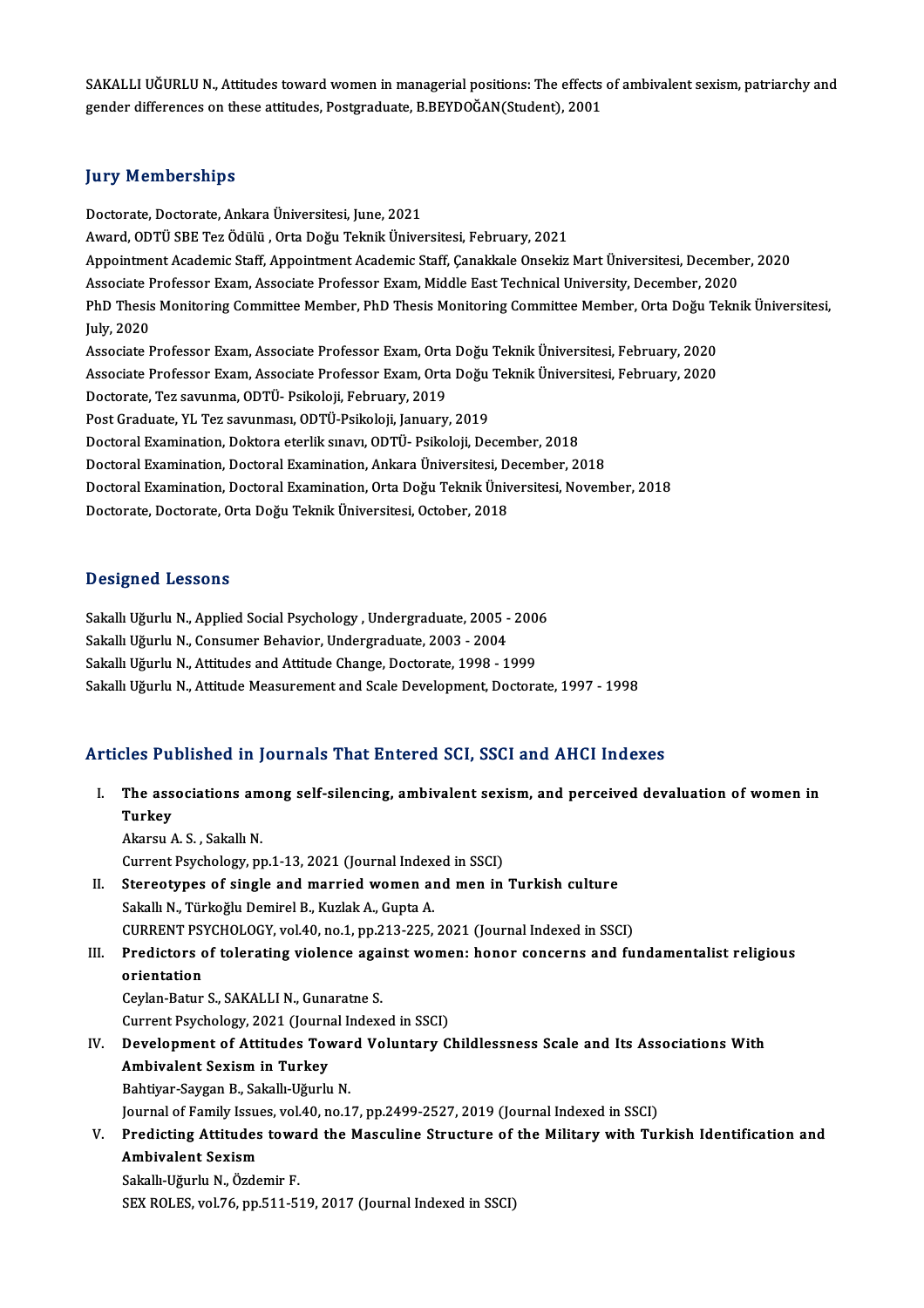VI.<br>VI. Comparing Heterosexuals' and Gay Men/Lesbians' Responses to Relationship Problems and the<br>F<sup>er</sup>ects of Internalized Hemonbobia on Cay Man/Lesbians' Beanonses to Belationship Problems Comparing Heterosexuals' and Gay Men/Lesbians' Responses to Relationship Problems and the<br>Effects of Internalized Homophobia on Gay Men/Lesbians' Responses to Relationship Problems in Compar<br>Effects<br>Turkey<br><sup>Olniton N</sup> Effects of Internalized Homophobia on Gay Men/Lesbians' Responses to Relationship Problems in<br>Turkey<br>Okutan N., Sunal A. B. , Sakallı-Uğurlu N. Turkey<br>Okutan N., Sunal A. B. , Sakallı-Uğurlu N.<br>JOURNAL OF HOMOSEXUALITY, vol.64, pp.218-238, 2017 (Journal Indexed in SSCI)<br>Quantitative Empirical Studies on Women's Issues in Islamis Gultures: Inti Okutan N., Sunal A. B. , Sakallı-Uğurlu N.<br>JOURNAL OF HOMOSEXUALITY, vol.64, pp.218-238, 2017 (Journal Indexed in SSCI)<br>VII. Quantitative Empirical Studies on Women's Issues in Islamic Cultures: Introduction to Special **JOURNAL OF HO<br>Quantitative En<br>Sakalli-Ugurlu N.<br>SEY POLES vol 7** Quantitative Empirical Studies on Women's Issues in Isla<br>Sakalli-Ugurlu N.<br>SEX ROLES, vol.75, pp.535-542, 2016 (Journal Indexed in SSCI)<br>Why De Women Enderse Honer Beliefe? Ambiyalent Sex Sakalli-Ugurlu N.<br>SEX ROLES, vol.75, pp.535-542, 2016 (Journal Indexed in SSCI)<br>VIII. Why Do Women Endorse Honor Beliefs? Ambivalent Sexism and Religiosity as Predictors Glick P., Sakalli-Ugurlu N., Akbas G., Orta I. M., Ceylan S. Why Do Women Endorse Honor Beliefs? Ambivalent Sex<br>Glick P., Sakalli-Ugurlu N., Akbas G., Orta I. M. , Ceylan S.<br>SEX ROLES, vol.75, pp.543-554, 2016 (Journal Indexed in SSCI)<br>Predisting Attitudes Toward Cay Man with Ambiva IX. Predicting Attitudes Toward Gay Men with Ambivalence Toward Men, Questioning Religion, and Gender Differences SEX ROLES, vol.75, pp.<br>Predicting Attitudes<br>Gender Differences<br>Sekalli Haurly N. Häur Sakalli-Ugurlu N., Uğurlu O. Gender Differences<br>Sakalli-Ugurlu N., Uğurlu O.<br>SEX ROLES, vol.74, pp.195-205, 2016 (Journal Indexed in SSCI)<br>Predistors of Turkish Women's and Men's Attitudes tow Sakalli-Ugurlu N., Uğurlu O.<br>SEX ROLES, vol.74, pp.195-205, 2016 (Journal Indexed in SSCI)<br>X. Predictors of Turkish Women's and Men's Attitudes toward Sexual Harassment: Ambivalent Sexism,<br>and Ambivalence Toward Men SEX ROLES, vol.74, pp.195-205, 2013<br>Predictors of Turkish Women's<br>and Ambivalence Toward Men Predictors of Turkish Women's a<br>and Ambivalence Toward Men<br>Sakalli-Ugurlu N., Salman S., Turgut S.<br>SEV POLES vol.63, pp.971-991-2010 and Ambivalence Toward Men<br>Sakalli-Ugurlu N., Salman S., Turgut S.<br>SEX ROLES, vol.63, pp.871-881, 2010 (Journal Indexed in SSCI) Sakalli-Ugurlu N., Salman S., Turgut S.<br>SEX ROLES, vol.63, pp.871-881, 2010 (Journal Indexed in SSCI)<br>XI. The Relationships between Ambivalent Sexism and Religiosity among Turkish University Students<br>Tecdemy N. Sekalli Hay SEX ROLES, vol.63, pp.871-88<br>The Relationships betweer<br>Tasdemır N., Sakalli-Ugurlu N.<br>SEX POLES vol.63, pp.420.424 The Relationships between Ambivalent Sexism and Relig<br>Tasdemır N., Sakalli-Ugurlu N.<br>SEX ROLES, vol.62, pp.420-426, 2010 (Journal Indexed in SSCI)<br>Ambivalent Sexism, Cender, and Major as Predictors of : Tasdemır N., Sakalli-Ugurlu N.<br>SEX ROLES, vol.62, pp.420-426, 2010 (Journal Indexed in SSCI)<br>XII. Ambivalent Sexism, Gender, and Major as Predictors of Turkish College Students' Attitudes Toward<br>Women and Man's Atynica SEX ROLES, vol.62, pp.420-426, 2010 (Journal Indexed<br>Ambivalent Sexism, Gender, and Major as Predic<br>Women and Men's Atypical Educational Choices<br>Sakalli Haurlu N **Ambivalent Sex<br>Women and Me<br>Sakalli-Ugurlu N.<br>SEX POLES vol 6** Women and Men's Atypical Educational Choices<br>Sakalli-Ugurlu N.<br>SEX ROLES, vol.62, pp.427-437, 2010 (Journal Indexed in SSCI) Sakalli-Ugurlu N.<br>SEX ROLES, vol.62, pp.427-437, 2010 (Journal Indexed in SSCI)<br>XIII. Ambivalent sexism, belief in a just world, and empathy as predictors of Turkish students' attitudes<br>teyrard rane vistims. SEX ROLES, vol.62, pp.4<br>Ambivalent sexism, b<br>toward rape victims<br>Sekalli Haush, N. Volan Ambivalent sexism, belief in a ju:<br>toward rape victims<br>Sakalli-Ugurlu N., Yalcın Z. S. , Glick P.<br>SEV POLES VOLEZ pp.999,995,2007 toward rape victims<br>Sakalli-Ugurlu N., Yalcın Z. S. , Glick P.<br>SEX ROLES, vol.57, pp.889-895, 2007 (Journal Indexed in SSCI) XIV. Anti-American sentiment and America's perceived intent to dominate: An 11-nation study SEX ROLES, vol.57, pp.889-895, 2007 (Journal Indexed in SSCI)<br>Anti-American sentiment and America's perceived intent to dominate: An 11-nation study<br>Glick P., FISKE S. T. , ABRAMS D., DARDENNE B., FERREIRA M. C. , GONZALEZ Anti-American sentiment<br>Glick P., FISKE S. T. , ABRAM:<br>HUTCHISON P., KIM H., et al.<br>BASIC AND APPLIED SOCIAL Glick P., FISKE S. T. , ABRAMS D., DARDENNE B., FERREIRA M. C. , GONZALEZ R., HACHFELD C., HUAN<br>HUTCHISON P., KIM H., et al.<br>BASIC AND APPLIED SOCIAL PSYCHOLOGY, vol.28, no.4, pp.363-373, 2006 (Journal Indexed in SSCI)<br>Is HUTCHISON P., KIM H., et al.<br>BASIC AND APPLIED SOCIAL PSYCHOLOGY, vol.28, no.4, pp.363-373, 2006 (Journal Indexed in SSCI)<br>XV. Is traditional gender ideology associated with sex-typed mate preferences? A test in nine natio BASIC AND APPLIED SOCIAL PSYCHOLOGY, vol.28, no.4, pp.363-373, 2006 (Journal Indexed in SSCI)<br>Is traditional gender ideology associated with sex-typed mate preferences? A test in nine natio<br>EASTWICK P. W. , EAGLY A. H. , G XV. Is traditional gender ideology associated with sex-typed mate preferences? A test in nine nations<br>EASTWICK P. W., EAGLY A. H., Glick P., JOHANNESEN-SCHMIDT M. C., FISKE S. T., BLUM A. M. B., ECKES T.,<br>FREIBURGER P., HU SEX ROLES, vol.54, pp.603-614, 2006 (Journal Indexed in SSCI) FREIBURGER P., HUANG L., LAMEIRAS FERNANDEZ M., et al.<br>SEX ROLES, vol.54, pp.603-614, 2006 (Journal Indexed in SSCI)<br>XVI. Bad but bold: Ambivalent attitudes toward men predict gender inequality in 16 nations<br>CLICK B. LAMEI GLİCK P., LAMEİRAS M., FİSKE S., ECKES T., MASSER B., VOLPATO C., MANGANELLİ A., PEK J., HUANG L., Sakalli-<br>Ugurlu N., et al. **Bad but bold:<br>GLİCK P., LAME<br>Ugurlu N., et al.**<br>JOUPNAL OF PR JOURNAL OF PERSONALITY AND SOCIAL PSYCHOLOGY, vol.86, no.5, pp.713-728, 2004 (Journal Indexed in SSCI) Ugurlu N., et al.<br>JOURNAL OF PERSONALITY AND SOCIAL PSYCHOLOGY, vol.86, no.5, pp.713-728, 2004 (Journal Index<br>XVII. Ambivalent sexism and attitudes toward women who engage in premarital sex in Turkey<br>Sekalli Haurly N. Clic **JOURNAL OF PERSONALI<br>Ambivalent sexism and<br>Sakalli-Ugurlu N., Glick P.**<br>JOURNAL OF SEX BESEAL Ambivalent sexism and attitudes toward women who engage in premari<br>Sakalli-Ugurlu N., Glick P.<br>JOURNAL OF SEX RESEARCH, vol.40, pp.296-302, 2003 (Journal Indexed in SSCI)<br>How de remantis relationship setisfection, sender s Sakalli-Ugurlu N., Glick P.<br>JOURNAL OF SEX RESEARCH, vol.40, pp.296-302, 2003 (Journal Indexed in SSCI)<br>XVIII. How do romantic relationship satisfaction, gender stereotypes, and gender relate to future time JOURNAL OF SEX RESEARCH, vol.40, pp.296-302, 2003 (Journal Indexed in SSCI)<br>How do romantic relationship satisfaction, gender stereotypes, and gen<br>orientation in romantic relationships?<br>Sakalli-Ugurlu N. How do roman<br>orientation in 1<br>Sakalli-Ugurlu N.<br>IOUPMAL OF PSY JOURNALOF PSYCHOLOGY,vol.137,no.3,pp.294-303,2003 (Journal Indexed inSSCI) Sakalli-Ugurlu N.<br>JOURNAL OF PSYCHOLOGY, vol.137, no.3, pp.294-303, 2003 (Journal Indexed in SS<br>XIX. Ambivalent sexism and attitudes toward wife abuse in Turkey and Brazil<br>Click B. Sakalli Haurly N. Forrows M. De Soure M. JOURNAL OF PSYCHOLOGY, vol.137, no.3, pp.294-3<br><mark>Ambivalent sexism and attitudes toward wif</mark><br>Glick P., Sakalli-Ugurlu N., Ferreıra M., De Souza M.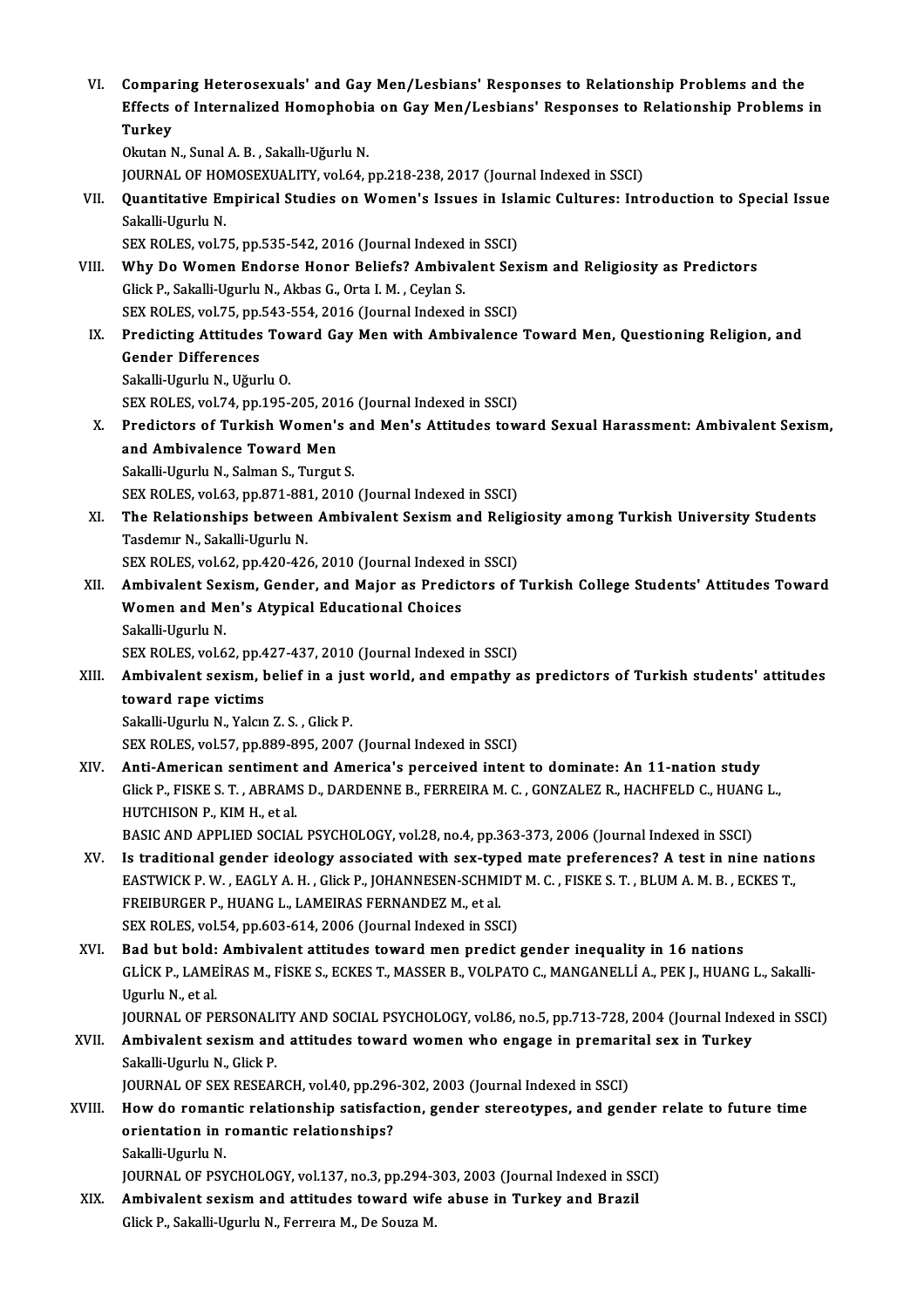PSYCHOLOGY OF WOMEN QUARTERLY, vol.26, pp.292-297, 2002 (Journal Indexed in SSCI)<br>Turkish collage students' ettitudes toward wemen managers: The effects of natri

|         | PSYCHOLOGY OF WOMEN QUARTERLY, vol.26, pp.292-297, 2002 (Journal Indexed in SSCI)                                 |
|---------|-------------------------------------------------------------------------------------------------------------------|
| XX.     | Turkish college students' attitudes toward women managers: The effects of patriarchy, sexism, and                 |
|         | gender differences                                                                                                |
|         | Sakalli-Ugurlu N., BEYDOGAN B.                                                                                    |
|         | JOURNAL OF PSYCHOLOGY, vol.136, no.6, pp.647-656, 2002 (Journal Indexed in SSCI)                                  |
| XXI.    | Ambivalent sexism inventory: A study of reliability and validity                                                  |
|         | Sakalli-Ugurlu N.                                                                                                 |
|         | TURK PSIKOLOJI DERGISI, vol.17, pp.47-61, 2002 (Journal Indexed in SSCI)                                          |
| XXII.   | Application of the attribution-value model of prejudice to homosexuality                                          |
|         | Sakalli N                                                                                                         |
|         | JOURNAL OF SOCIAL PSYCHOLOGY, vol.142, no.2, pp.264-271, 2002 (Journal Indexed in SSCI)                           |
| XXIII.  | The relationship between sexism and attitudes toward homosexuality in a sample of Turkish college                 |
|         | students                                                                                                          |
|         | Sakalli N.                                                                                                        |
|         | JOURNAL OF HOMOSEXUALITY, vol.42, no.3, pp.53-64, 2002 (Journal Indexed in SSCI)                                  |
| XXIV.   | The effects of social contact with a lesbian person on the attitude change toward homosexuality in                |
|         | <b>Turkey</b>                                                                                                     |
|         | Sakalli N., UGURLU O.                                                                                             |
|         | JOURNAL OF HOMOSEXUALITY, vol.44, no.1, pp.111-119, 2002 (Journal Indexed in SSCI)                                |
| XXV.    | Pictures of male homosexuals in the heads of Turkish college students: the effects of sex difference              |
|         | and social contact on stereotyping.                                                                               |
|         | Sakalli N.                                                                                                        |
|         | Journal of homosexuality, vol.43, pp.111-26, 2002 (Journal Indexed in SCI Expanded)                               |
| XXVI.   | Beliefs about wife beating among Turkish college students: The effects of patriarchy, sexism, and sex             |
|         | differences                                                                                                       |
|         | Sakalli N.                                                                                                        |
|         | SEX ROLES, vol.44, pp.599-610, 2001 (Journal Indexed in SSCI)                                                     |
| XXVII.  | Effects of social contact with homosexuals on heterosexual Turkish university students' attitudes                 |
|         | towards homosexuality                                                                                             |
|         | Sakalli N., UGURLU O                                                                                              |
|         | JOURNAL OF HOMOSEXUALITY, vol.42, no.1, pp.53-62, 2001 (Journal Indexed in SSCI)                                  |
| XXVIII. | An attribution-value model of prejudice: Anti-fat attitudes in six nations                                        |
|         | Crandall C., D'anello S., Sakalli N., Lazarus E., Wieczorkowska G., Feather N.                                    |
|         | PERSONALITY AND SOCIAL PSYCHOLOGY BULLETIN, vol.27, pp.30-37, 2001 (Journal Indexed in SSCI)                      |
| XXIX.   | Beyond prejudice as simple antipathy: hostile and benevolent sexism across cultures.                              |
|         | Glick P., Fiske S., Mladinic A., Saiz J., Abrams D., Masser B., Adetoun B., Osagie J., Akande A., Alao A., et al. |
|         | Journal of personality and social psychology, vol.79, pp.763-75, 2000 (Journal Indexed in SCI Expanded)           |

#### Articles Published in Other Journals

rticles Published in Other Journals<br>I. Erkeklerin Cinsiyetçiliğe Tepkileri: Meşrulaştırma, Kendini Suskunlaştırma, Yüzleşme ve Kolektif<br>Hareket Hos I ut<br>Erkekler<br>Hareket<br>SAKALLI Hareket<br>SAKALLI N., RUMELİ Y., ŞAHİN M. N.

Nesne Psikoloji Dergisi, vol.10, no.23, pp.105-130, 2022 (Refereed Journals of Other Institutions) SAKALLI N., RUMELİ Y., ŞAHİN M. N.<br>Nesne Psikoloji Dergisi, vol.10, no.23, pp.105-130, 2022 (Refereed Journals of Other Institutions)<br>II. Evlilikte ve Boşanmada Kadınların Soyadı Değişimi Üzerine Sosyal Psikolojik Bir

Nesne Psikoloji Dergisi, vol.10, no.23<br>**Evlilikte ve Boşanmada Kadınlar**<br>Sakallı N., Hürriyetoğlu Gül H., Şat F.<br>Nesne Psikoloji Dergisi, vol.9, no.22 Evlilikte ve Boşanmada Kadınların Soyadı Değişimi Üzerine Sosyal Psikolojik Bir Derl<br>Sakallı N., Hürriyetoğlu Gül H., Şat F.<br>Nesne Psikoloji Dergisi, vol.9, no.22, pp.884-903, 2021 (Refereed Journals of Other Institutions)

Sakallı N., Hürriyetoğlu Gül H., Şat F.<br>Nesne Psikoloji Dergisi, vol.9, no.22, pp.884-903, 2021 (Refereed Journals of Other Institutions)<br>III. Attitudes toward Divorced Women Scale and Its Associations with Ambivalent Sexi Nesne Psikoloji Dergisi, vol.9, no.22, pp.884-903, 2021 (Refereed Journals of Other Institutions)<br>Attitudes toward Divorced Women Scale and Its Associations with Ambivalent Sexisn<br>Demographic Variables<br>Manuoğlu E., Sakallı Attitudes toward Divorced Women<br>Demographic Variables<br>Manuoğlu E., Sakallı N., Koskos-Gürel D.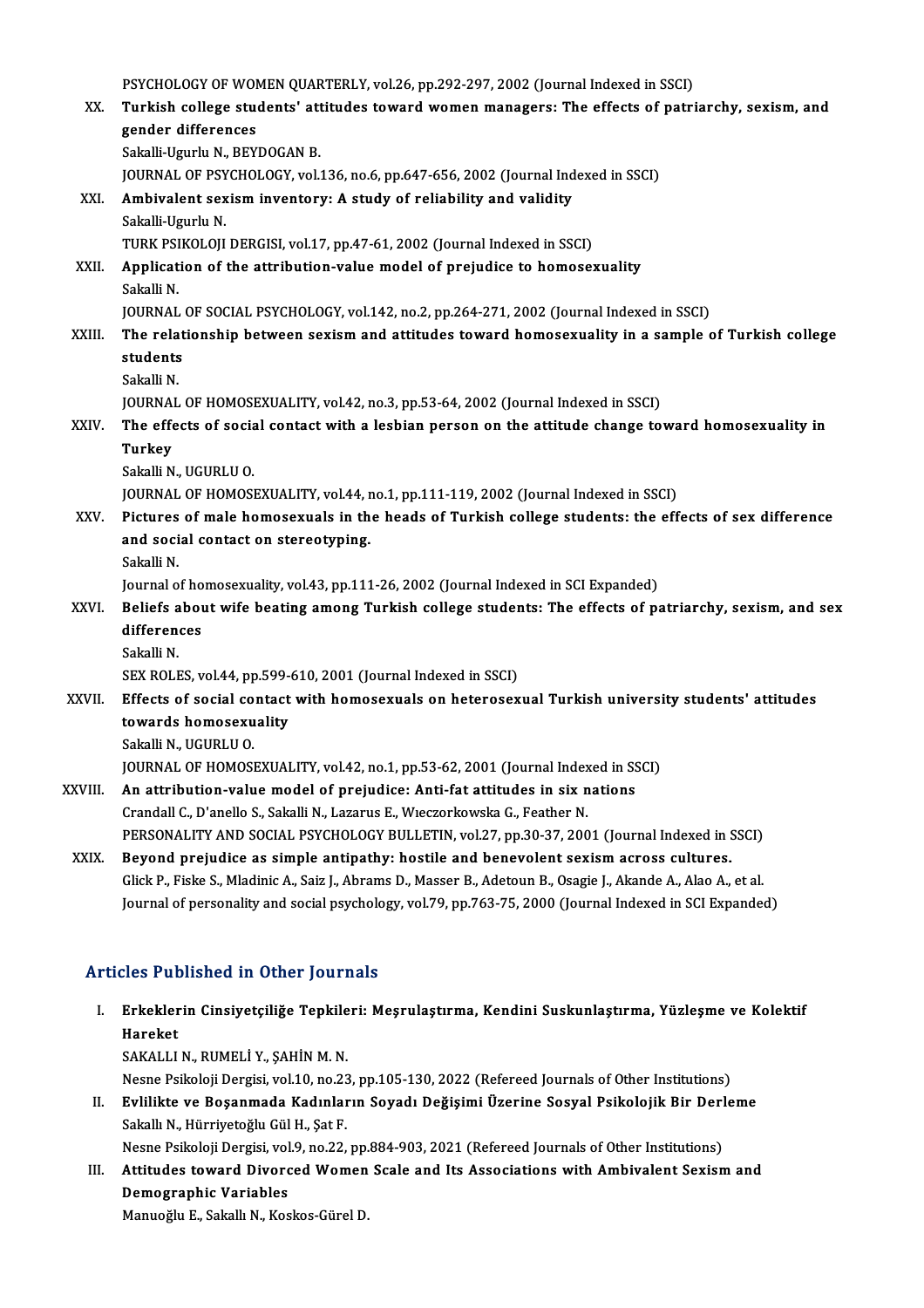Journal of Divorce and Remarriage, vol.62, no.7, pp.494-510, 2021 (Journal Indexed in ESCI)<br>Journal of Divorce and Remarriage, vol.62, no.7, pp.494-510, 2021 (Journal Indexed in ESCI) Journal of Divorce and Remarriage, vol.62, no.7, pp.494-510, 2021 (Journa<br>IV. Israrlı Takip: Tanımı ve Sosyal Psikolojik Değişkenler ile İlişkileri<br>RASAR D. SAKALLIN Journal of Divorce and<br>I<mark>srarlı Takip: Tanım</mark><br>BAŞAR D., SAKALLI N.<br>Türk Peikeleji Yemlan. Israrlı Takip: Tanımı ve Sosyal Psikolojik Değişkenler ile İlişkileri<br>BAŞAR D., SAKALLI N.<br>Türk Psikoloji Yazıları, vol.24, no.47, pp.22-36, 2021 (Other Refereed National Journals)<br>Kadınların Tanlumaal Gineiyateiliğe Tanki BAŞAR D., SAKALLI N.<br>Türk Psikoloji Yazıları, vol.24, no.47, pp.22-36, 2021 (Other Refereed National Journals)<br>V. Kadınların Toplumsal Cinsiyetçiliğe Tepkileri: Meşrulaştırma, Kendini Suskunlaştırma, Yüzleşme ve<br>Kelekt Türk Psikoloji Yazıl<br>Kadınların Toplu<br>Kolektif Hareket<br>SAKALLIN Kadınların<br>Kolektif Ha<br>SAKALLI N.<br>Türk Psikol Kolektif Hareket<br>SAKALLI N.<br>Türk Psikoloji Yazıları, vol.24, no.47, pp.115-135, 2021 (Other Refereed National Journals) SAKALLI N.<br>Türk Psikoloji Yazıları, vol.24, no.47, pp.115-135, 2021 (Other R<br>VI. Namus Sistemini Meşrulaştırma Ölçeği'nin Geliştirilmesi<br>AKRAS USLU G. SAKALLI N. CEVLAN RATUR S. DOĞULU G. Türk Psikoloji Yazıları, vol.24, no.47, pp.115-135, 2021 (Oth<br>Namus Sistemini Meşrulaştırma Ölçeği'nin Geliştirilm<br>AKBAŞ USLU G., SAKALLI N., CEYLAN BATUR S., DOĞULU C.<br>Nesne Psikoloji val 9 no.18, nn.473,491,2020 (Peferee Namus Sistemini Meşrulaştırma Ölçeği'nin Geliştirilmesi<br>AKBAŞ USLU G., SAKALLI N., CEYLAN BATUR S., DOĞULU C.<br>Nesne Psikoloji, vol.8, no.18, pp.472-491, 2020 (Refereed Journals of Other Institutions)<br>Hanar Saala: A study f AKBAŞ USLU G., SAKALLI N., CEYLAN BATUR S., DOĞULU C.<br>Nesne Psikoloji, vol.8, no.18, pp.472-491, 2020 (Refereed Jo<br>VII. Honor Scale: A study for reliability and validity<br>Ceylan Batur S., Sakallı N. Nesne Psikoloji, vol.8, no.<br>Honor Scale: A study f<br>Ceylan Batur S., Sakallı N.<br>Nesne Psikoloji Dergisi v Honor Scale: A study for reliability and validity<br>Ceylan Batur S., Sakallı N.<br>Nesne Psikoloji Dergisi, vol.7, no.15, pp.236-253, 2019 (Refereed Journals of Other Institutions)<br>"Erkek" elmek ve de elmemek: Sesvel psikolojik Ceylan Batur S., Sakallı N.<br>Nesne Psikoloji Dergisi, vol.7, no.15, pp.236-253, 2019 (Refereed Journals of Other Institutions)<br>VIII. "Erkek" olmak ya da olmamak: Sosyal psikolojik açıdan erkeksilik/erkeklik çalışmaları<br>Soka Nesne Psikoloji Dergisi, vol.7, r<br>**"Erkek" olmak ya da olman**<br>Sakallı N., Türkoğlu Demirel B.<br>Türk Psikoloji Varıları, vol.22, r "Erkek" olmak ya da olmamak: Sosyal psikolojik açıdan erkeksilik/erkeklik çal<br>Sakallı N., Türkoğlu Demirel B.<br>Türk Psikoloji Yazıları, vol.22, no.44, pp.52-76, 2019 (Other Refereed National Journals)<br>The relationshine amen Sakallı N., Türkoğlu Demirel B.<br>Türk Psikoloji Yazıları, vol.22, no.44, pp.52-76, 2019 (Other Refereed National Journals)<br>IX. The relationships among attitudes toward gay men and lesbians, system justification, social Türk Psikoloji Yazıları, vol.22, no.44, <sub>]</sub><br>The relationships among attitude<br>political orientation and gender.<br>Sekall: N. Hävrk: O. Ervlmag D. The relationships among att<br>political orientation and gen<br>Sakallı N., Uğurlu O., Eryılmaz D.<br>Neane Bailteleii Dengisi vel 7 ne political orientation and gender.<br>Sakallı N., Uğurlu O., Eryılmaz D.<br>Nesne Psikoloji Dergisi, vol.7, no.14, pp.19-33, 2019 (Refereed Journals of Other Institutions) X. How are women and men perceived? Structure of gender stereotypes in contemporary Turkey Sakallı Uğurlu N., Türkoğlu Demirel B., Kuzlak A. How are women and men perceived? Structure of gender stereotypes in c<br>Sakallı Uğurlu N., Türkoğlu Demirel B., Kuzlak A.<br>Nesne Psikoloji Dergisi, vol.6, pp.309-336, 2018 (Other Refereed National Journals)<br>Development of Mil Sakallı Uğurlu N., Türkoğlu Demirel B., Kuzlak A.<br>Nesne Psikoloji Dergisi, vol.6, pp.309-336, 2018 (Other Refereed National Journals)<br>XI. Development of Militaristic Attitudes Scale and Its Associations With Turkish Id Nesne Psikoloji Dergisi,<br>Development of Milita<br>Uninational Ideology<br>Ördemir E. Sekallı Uğurl Development of Militarist<br>Uninational Ideology<br>Özdemir F., Sakallı-Uğurlu N.<br>PEACE AND CONELICT IOUP Uninational Ideology<br>Özdemir F., Sakallı-Uğurlu N.<br>PEACE AND CONFLICT-JOURNAL OF PEACE PSYCHOLOGY, vol.24, pp.175-187, 2018 (Journal Indexed in ESCI) Özdemir F., Sakallı-Uğurlu N.<br>PEACE AND CONFLICT-JOURNAL OF PEACE PSYCHOLOGY, vol.24, pp.175-187, 2018 (Journal Indexed in ESCI)<br>XII. Relationship between Mother and Father Education and Vocational Statuses with Colleg PEACE AND CONFLICT-JOURN<br>Relationship between Motl<br>Sexism and Conservatism<br>Kurlak A. Guros B. Sakall Užv Relationship between Mother ar<br>Sexism and Conservatism<br>Kuzlak A., Çuvaş B., Sakallı Uğurlu N.<br>Nesne Psikaleji Dergisi vel 5-np 90 Sexism and Conservatism<br>Kuzlak A., Çuvaş B., Sakallı Uğurlu N.<br>Nesne Psikoloji Dergisi, vol.5, pp.89-109, 2017 (International Refereed University Journal)<br>Segial Contact Theories to Regulate Intergraup Belationa: Intergrau Kuzlak A., Çuvaş B., Sakallı Uğurlu N.<br>Nesne Psikoloji Dergisi, vol.5, pp.89-109, 2017 (International Refereed University Journal)<br>XIII. Social Contact Theories to Regulate Intergroup Relations: Intergroup, Extended, I Nesne Psikoloji Dergisi, vol.5, pp.89<br>Social Contact Theories to Regu<br>Küçükkömürler S., Sakallı Uğurlu N.<br>Nesne Psikoloji Dergisi vol 5, pp.1-3 Social Contact Theories to Regulate Intergroup Relations: Intergroup, Exter<br>Küçükkömürler S., Sakallı Uğurlu N.<br>Nesne Psikoloji Dergisi, vol.5, pp.1-31, 2017 (Refereed Journals of Other Institutions)<br>Collective Cuilt Antes Küçükkömürler S., Sakallı Uğurlu N.<br>Nesne Psikoloji Dergisi, vol.5, pp.1-31, 2017 (Refereed Journals of CXIV.<br>Collective Guilt Antecedets Outcomes and Ways of Avoding<br>Sakallı Uğurlu N., Soylu B. Nesne Psikoloji Dergisi, vol.5, pp.1-31, 2017 (Refereed Journals of Other Institutions) Collective Guilt Antecedets Outcomes and Ways of Avoding<br>Sakallı Uğurlu N., Soylu B.<br>Nesne Psikoloji Dergisi, vol.4, pp.59-87, 2016 (Other Refereed National Journals)<br>Conflict Beselution Styles Scale in Bomantis Belationsh XV. Conflict Resolution Styles Scale in Romantic Relationship The Validity and Reliability Study Nesne Psikoloji Dergisi, vol.4, pp.59-87, 2<br>Conflict Resolution Styles Scale in Re<br>Özen A., Salman Elgin S., Sakallı Uğurlu N.<br>Nesne Psikoloji Dergisi vol.4, np.50,97, 2 Conflict Resolution Styles Scale in Romantic Relationship The Validity an<br>Özen A., Salman Elgin S., Sakallı Uğurlu N.<br>Nesne Psikoloji Dergisi, vol.4, pp.59-87, 2016 (Other Refereed National Journals)<br>Debest vönetimi kuramı Özen A., Salman Elgin S., Sakallı Uğurlu N.<br>Nesne Psikoloji Dergisi, vol.4, pp.59-87, 2016 (Other Refereed National Journals)<br>XVI. Dehşet yönetimi kuramı üzerine bir derleme A review on terror management theory<br>Değulu G. S Nesne Psikoloji Dergisi, vol.<br><mark>Dehşet yönetimi kuramı</mark><br>Doğulu C., Sakallı Uğurlu N.<br>Türk Beikoloji Yemlam yol 1 Dehşet yönetimi kuramı üzerine bir derleme A review on terror manage<br>Doğulu C., Sakallı Uğurlu N.<br>Türk Psikoloji Yazıları, vol.18, pp.33-47, 2015 (Other Refereed National Journals)<br>A Contextual Annusesh te Steneetune Conte Doğulu C., Sakallı Uğurlu N.<br>Türk Psikoloji Yazıları, vol.18, pp.33-47, 2015 (Other Refereed National Journals)<br>XVII. A Contextual Approach to Stereotype Content Model Stereotype Contents in Context<br>Alter T. Sekallı Uğ Türk Psikoloji Yazıları, vol.18, pp.33-47, 2015 (Other Refereed National Journals)<br>A Contextual Approach to Stereotype Content Model Stereotype Conten<br>Aktan T., Sakallı Uğurlu N.<br>Türk Piskoloji Yazıları, vol.16, pp.15-31, A Contextual Approach to Stereotype Content Model Stereotype Content<br>Aktan T., Sakallı Uğurlu N.<br>Türk Piskoloji Yazıları, vol.16, pp.15-31, 2013 (Other Refereed National Journals)<br>Namua kültürlerinde namua ve namua adına k Aktan T., Sakallı Uğurlu N.<br>Türk Piskoloji Yazıları, vol.16, pp.15-31, 2013 (Other Refereed National Journals)<br>XVIII. Namus kültürlerinde namus ve namus adına kadına şiddet Sosyal psikolojik açıklamalar Honor and<br>viele Türk Piskoloji Yazıları, vol.16, pp.15-31, 2013 (Other Refereed National Jonanus kültürlerinde namus ve namus adına kadına şiddet Sosya<br>violence against women in the name of honor in honor cultures<br>Sakallı Uğurlu N. Althas Namus kültürlerinde namus<br>violence against women in t<br>Sakallı Uğurlu N., Akbaş Uslu G.<br>Türk Beikeleji Yarıları vel 16 n violence against women in the name of honor in honor cultures<br>Sakallı Uğurlu N., Akbaş Uslu G.<br>Türk Psikoloji Yazıları, vol.16, pp.76-91, 2013 (Other Refereed National Journals)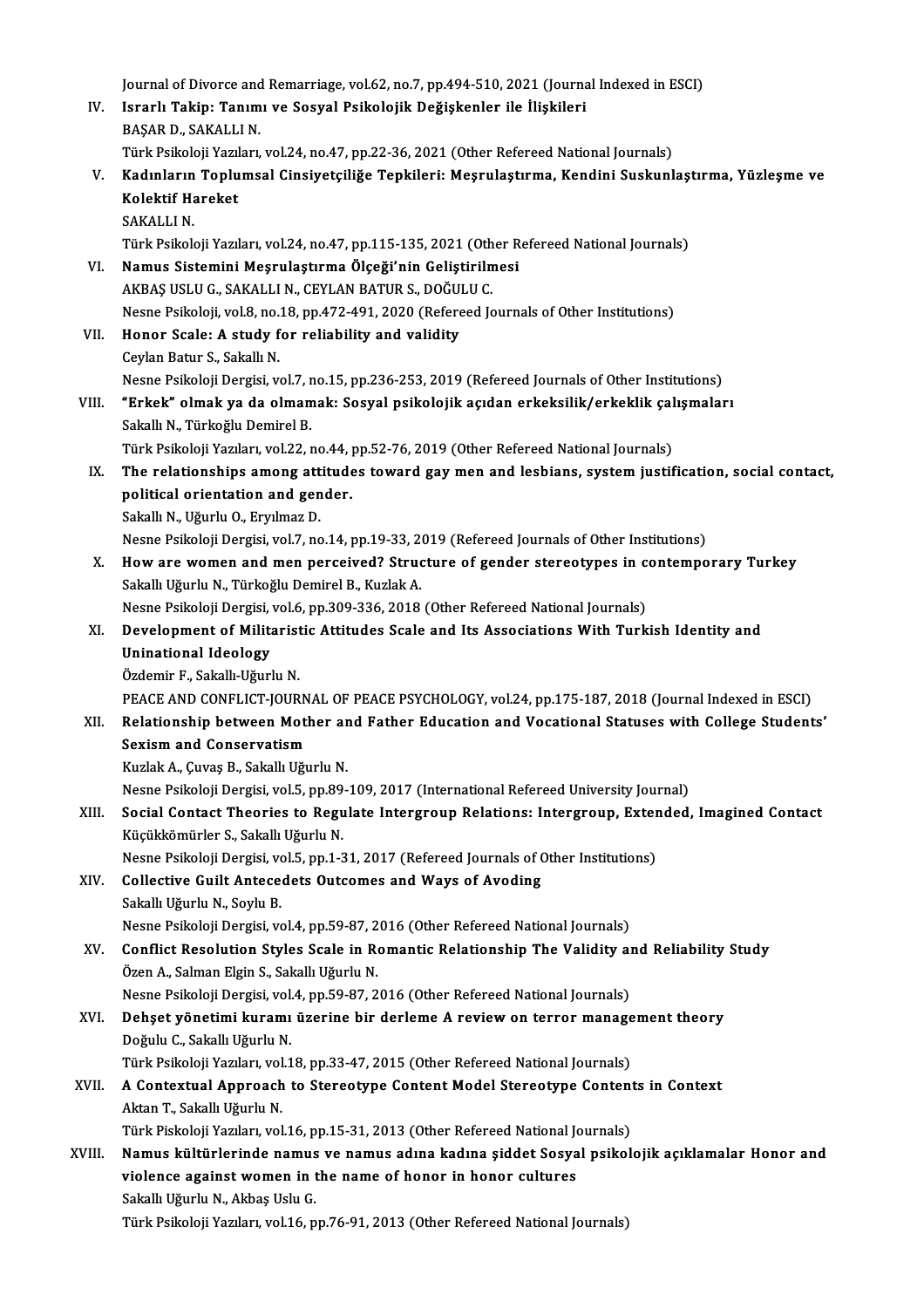| XIX.   | Namus ve namus adına kadına uygulanan şiddete ilişkin tutumlar ölçeklerinin geliştirilmesi            |
|--------|-------------------------------------------------------------------------------------------------------|
|        | Işık R., Sakallı Uğurlu N.                                                                            |
|        | Türk Psikoloji Yazıları, vol.12, pp.1-9, 2009 (Other Refereed National Journals)                      |
| XX.    | Erkeklere ilişkin çelişik duygular ölçeği nin Türkçe ye uyarlanması                                   |
|        | Sakallı Uğurlu N.                                                                                     |
|        | Türk Psikoloji Yazıları, vol.11, pp.1-11, 2008 (Other Refereed National Journals)                     |
| XXI.   | Eşcinsellere ilişkin tutumlar: Türkiye'de yapılan görgül çalışmalar.                                  |
|        | Sakallı Uğurlu N.                                                                                     |
|        | Türk Psikoloji Yazıları, vol.9, no.17, pp.53-69, 2006 (Other Refereed National Journals)              |
| XXII.  | Cinsiyetçilik Kadınlara ve erkeklere ilişkin tutumlar ve çelişik duygulu cinsiyetçilik                |
|        | Sakallı Uğurlu N.                                                                                     |
|        | Türk Psikoloji Yazıları, vol.6, pp.1-20, 2003 (Other Refereed National Journals)                      |
| XXIII. | Evlilikte kadına yönelik şiddete ilişkin tutumlar Çelişik duygulu cinsiyetçilik yaş eğitim ve gelir   |
|        | düzeyinin etkileri                                                                                    |
|        | Sakallı Uğurlu N., Ulu S.                                                                             |
|        | Türk Psikoloji Yazıları, vol.17, pp.47-58, 2003 (Other Refereed National Journals)                    |
| XXIV.  | Evlilikte kadına uygulanan şiddete karşı tutumlar ve bu tutumları yordayan sosyal psikolojik          |
|        | faktörler                                                                                             |
|        | SAKALLI UĞURLU N., ulu s.                                                                             |
|        | Popüler Bilim, vol.107, pp.36-38, 2002 (International Refereed University Journal)                    |
| XXV.   | Evlilik öncesi yaşanan cinsel ilişkiye ve kadınların evlilik öncesi cinsel ilişkide bulunmasına karşı |
|        | tutumlar                                                                                              |
|        | Sakallı Uğurlu N., Karakurt G., Uğurlu O.                                                             |
|        | Tecrübi Psikoloji Çalışmaları, vol.22, pp.15-29, 2001 (Other Refereed National Journals)              |
| XXVI.  | Kadın hakları Farklı terimler farklı tutumlar                                                         |
|        | Sakallı Uğurlu N.                                                                                     |
|        | Tecrübi Psikoloji Çalışmaları, vol.22, pp.1-13, 2001 (Other Refereed National Journals)               |
| XXVII. | Romantik ilişkilerle ilgili kalıpyargılara karşı tutumlar                                             |
|        | SAKALLI UĞURLU N., CURUN F.                                                                           |
|        | Tecrübi Psikoloji Çalışmaları, 2001 (Other Refereed National Journals)                                |
|        |                                                                                                       |

## Books&Book Chapters

- ooks & Book Chapters<br>I. Sosyal psikolojide tutumlar ve tutum değişimi<br> Sokallı Uğurlu N sa & Book on:<br>Sosyal psikoloj<br>Sakallı Uğurlu N.<br>İmge Kitabevi Ya Sosyal psikolojide tutumlar ve tut<br>Sakallı Uğurlu N.<br>İmge Kitabevi Yayınları, Ankara, 2018<br>Sosyal Etkiler Kim kimi nasıl etkile Sakallı Uğurlu N.<br>İmge Kitabevi Yayınları, Ankara, 2018<br>II. Sosyal Etkiler Kim kimi nasıl etkiler<br>Sakallı Uğurlu N. İmge Kitabevi Yayınları, Ankara, 2018
- İmge Kitabevi Yayınları, Ankara, 2001

## Refereed Congress / Symposium Publications in Proceedings

- efereed Congress / Symposium Publications in Proceedings<br>I. Stalking as a form of violence and its relationship with ambivalent sexism, honor endorsement and<br>conder based violence attitudes Stalking as a form of violence and<br>gender-based violence attitudes Stalking as a form o<br>gender-based violer<br>BAŞAR D., SAKALLI N.<br>2. Seavel Baikeleii Ken 19. gender-based violence attitudes<br>1985 BASAR D., SAKALLI N.<br>3. Sosyal Psikoloji Kongresi, İstanbul, Turkey, 20 - 21 December 2019 BAŞAR D., SAKALLI N.<br>3. Sosyal Psikoloji Kongresi, İstanbul, Turkey, 20 - 21 December 2019<br>II. Bir şiddet türü olarak ısrarlı takip ve çelişik duygulu cinsiyetçilik, namusu onaylama, cinsiyet temelli<br>1. siddete ili
- 3. Sosyal Psikoloji Kongresi, İstanbul,<br>Bir şiddet türü olarak ısrarlı tak<br>şiddete ilişkin tutumlarla ilişkisi<br>Pasar D. Sakallı N Bir şiddet türü c<br>şiddete ilişkin tu<br>Başar D., Sakallı N.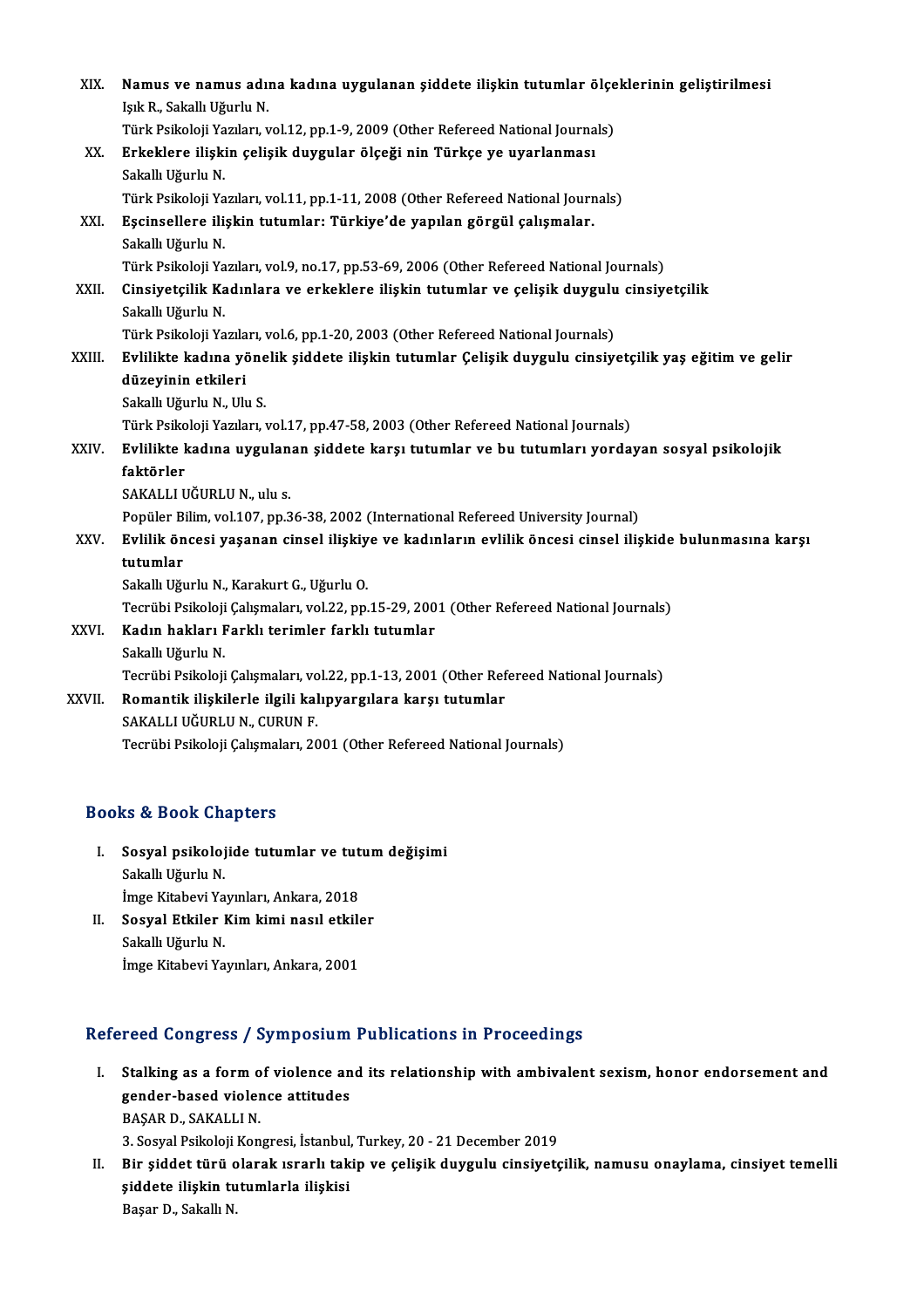3rd Social Psychology Congress, İstanbul, Turkey, 20 - 21 December 2019, pp.127<br>Contemporary gender rules: A eress sultural semperisor

- 3rd Social Psychology Congress, İstanbul, Turkey, 20 21 Decemb<br>III. Contemporary gender rules: A cross-cultural comparison.<br>Sereeny S. Nater C. Budman J. Johmana A. Malayari S. Sakallı N. 3rd Social Psychology Congress, İstanbul, Turkey, 20 - 21 December 2019, pp.127<br>Contemporary gender rules: A cross-cultural comparison.<br>Sczesny S., Nater C., Rudman L., Lohmore A., Malayeri S., Sakallı N., Saxler F., Gusta Contemporary gender rules: A cross-cultural comparison.<br>Sczesny S., Nater C., Rudman L., Lohmore A., Malayeri S., Sakallı N., Saxler F., Gus<br>XVI European Congress of Psychology (ECP), Moscow, Russia, 2 - 05 July 2019<br>Namua XVI European Congress of Psychology (ECP), Moscow, Russia, 2 - 05 July 2019
- IV. Namus algısında benlik düzenleme odağı ve cinsiyetin rolü Namus algısında benlik düzenleme odağı ve cinsiyetin rolü<br>Akbaş G., SAKALLI UĞURLU N.<br>20th National Congress of Psychology (ulusal Psikoloji Kongresi), Ankara, Turkey, 15 - 17 November 2018, pp.20<br>Social sognitive processe
- V. Social-cognitive processes related to earthquakes A terror management and system justification<br>perspective 20th National<br>Social-cogni<br>perspective<br>Doğulu G. SAl perspective<br>Doğulu C., SAKALLI UĞURLU N.<br>20th National Congress of Psychology (ulusal psikoloji Kongresi), Ankara, Turkey, 15 - 17 November 2018, pp.21<br>Denremlere iliskin sesual bilissel süresler: Debest vönetimi ve sistem

Doğulu C., SAKALLI UĞURLU N.

VI. Depremlere ilişkin sosyal-bilişsel süreçler: Dehşet yönetimi ve sistemimeşrulaştırma bakış açısı 20th National Congress of Psych<br>Depremlere ilişkin sosyal-bili<br>DOĞULU C., SAKALLI UĞURLU N.<br>20 Hlucel Beikeleii Kongresi, Anlı Depremlere ilişkin sosyal-bilişsel süreçler: Dehşet yönetimi ve<br>DOĞULU C., SAKALLI UĞURLU N.<br>20. Ulusal Psikoloji Kongresi, Ankara, Turkey, 15 - 17 November 2018<br>Gönüllü sosultayrıluğa yönelik tutum ölseği ve selisik duyay

- DOĞULU C., SAKALLI UĞURLU N.<br>20. Ulusal Psikoloji Kongresi, Ankara, Turkey, 15 17 November 2018<br>VII. Gönüllü çocuksuzluğa yönelik tutum ölçeği ve çelişik duygulu cinsiyetçilik<br>Rehtiver Savgan B. Sakallı Hğurlu N 20. Ulusal Psikoloji Kongresi, Ankara<br>Gönüllü çocuksuzluğa yönelik tu<br>Bahtiyar Saygan B., Sakallı Uğurlu N.<br>20. Ulusal Bsikoloji Kongresi, Ankara Gönüllü çocuksuzluğa yönelik tutum ölçeği ve çelişik duygulu (<br>Bahtiyar Saygan B., Sakallı Uğurlu N.<br>20. Ulusal Psikoloji Kongresi, Ankara, Turkey, 15 - 17 November 2018<br>Afet bağlamında ölümlülük uyanımı ve sistem tehdidi. 20. Ulusal Psikoloji Kongresi, Ankara, Turkey, 15 - 17 November 2018
- Bahtiyar Saygan B., Sakallı Uğurlu N.<br>20. Ulusal Psikoloji Kongresi, Ankara, Turkey, 15 17 Novem<br>VIII. Afet bağlamında ölümlülük uyarımı ve sistem tehdidi<br>DOĞULU C., SAKALLI UĞURLU N. Afet bağlamında ölümlülük uyarımı ve sistem tehdidi<br>DOĞULU C., SAKALLI UĞURLU N.<br>Yıldırım Beyazıt Üniversitesi Psikoloji Kongresi: Deneyim Oluşturma ve Aktarımı IV "Köprüler Kurmak", Ankara,

DOĞULU C., SAKALLI UĞUR<br>Yıldırım Beyazıt Üniversites<br>Turkey, 25 - 27 April 2018<br>Penremler, bağlamında l Yıldırım Beyazıt Üniversitesi Psikoloji Kongresi: Deneyim Oluş<br>Turkey, 25 - 27 April 2018<br>IX. Depremler bağlamında kader inancı ve hazırlıklı olma<br>DOĞU U.C. SAKALLUĞUPLU N

- Turkey, 25 27 April 2018<br>IX. Depremler bağlamında kader inancı ve hazırlıklı olma<br>DOĞULU C., SAKALLI UĞURLU N. ODTÜ Afet Yönetimi Uygulama ve Araştırma Merkezi 20. Yuvarlak Masa Toplantısı, Ankara, Turkey, 16 March 2018 DOĞULU C., SAKALLI UĞURLU N.<br>ODTÜ Afet Yönetimi Uygulama ve Araştırma Merkezi 20. Yuvarlı<br>X. Genel Kadercilik Ölçeği: Geçerlik ve güvenirlik çalışması<br>DOĞULU C. SAKALLI UĞUPLU N.
- ODTÜ Afet Yönetimi Uygulama ve<br>Genel Kadercilik Ölçeği: Geçe<br>DOĞULU C., SAKALLI UĞURLU N.<br>IL Sesvel Beikeleji Kongresi, Ceril DOĞULU C., SAKALLI UĞURLU N.<br>II. Sosyal Psikoloji Kongresi, Gazimagusa, Cyprus (Kktc), 27 - 29 November 2017
- DOĞULU C., SAKALLI UĞURLU N.<br>II. Sosyal Psikoloji Kongresi, Gazimagusa, Cyprus (Kktc), 27 29 November 2017<br>XI. Relationship between two types of group identification and collective guilt: Remembering the events<br>of sentem of september 6-7 in Turkey<br>ÖZKAN Ö.S., SAKALLI UĞURLU N. Relationship between two type<br>of september 6-7 in Turkey<br>ÖZKAN Ö. S. , SAKALLI UĞURLU N.<br>15 th Euroneen Congrees of Beych

15 th European Congress of Psychology, 11 - 14 July 2017, pp.40-41

XII. The Moderating Role of Authoritarianism on the Association between Graphic Cigarette Warning 15 th European Congress of Psychology,<br>The Moderating Role of Authoritaria<br>Labels and Psychological Reactance The Moderating Role of Authoritarianism<br>Labels and Psychological Reactance<br>KAYNAK MALATYALI M., SAKALLI UĞURLU N.<br>15TH EUROPEAN CONCRESS OF PSYCHOLOCY Labels and Psychological Reactance<br>KAYNAK MALATYALI M., SAKALLI UĞURLU N.<br>15TH EUROPEAN CONGRESS OF PSYCHOLOGY, At AMSTERDAM, Amsterdam, Netherlands, 11 - 14 July 2017<br>The role of mortality soliones and reason of sonflist

- KAYNAK MALATYALI M., SAKALLI UĞURLU N.<br>15TH EUROPEAN CONGRESS OF PSYCHOLOGY, At AMSTERDAM, Amsterdam, Ne<br>XIII. The role of mortality salience and reason of conflict in victim blaming<br>SAKALLI UĞURLU N. GEVLAN S. DOĞULU G. A 15TH EUROPEAN CONGRESS OF PSYCHOLOGY, At AMSTERD.<br>The role of mortality salience and reason of conflict i<br>SAKALLI UĞURLU N., CEYLAN S., DOĞULU C., AKBAŞ USLU G.<br>European Association of Social Beychology, Spain, 5., 09 July The role of mortality salience and reason of conflict in vict<br>SAKALLI UĞURLU N., CEYLAN S., DOĞULU C., AKBAŞ USLU G.<br>European Association of Social Psychology, Spain, 5 - 08 July 2017<br>The modiating offect of bener system i
	-
- SAKALLI UĞURLU N., CEYLAN S., DOĞULU C., AKBAŞ USLU G.<br>European Association of Social Psychology, Spain, 5 08 July 2017<br>XIV. The mediating effect of honor system justification on the relationship between regulatory f European Association of S<br>The mediating effect of<br>honot related violence<br>SAKALLUIČIPLUN AKP honot related violence<br>SAKALLI UĞURLU N., AKBAŞ USLU G.<br>European Association of Social Association EASP, 5 - 08 July 2017<br>Cross sultural Variations of Condar Pulası How woman an

SAKALLI UĞURLU N., AKBAŞ USLU G.

- SAKALLI UĞURLU N., AKBAŞ USLU G.<br>European Association of Social Association EASP, 5 08 July 2017<br>XV. Cross-cultural Variations of Gender Rules: How women and men should (not) be in India, Sweden,<br>Switzerland, Turkey, European Association of Social Assoc<br>Cross-cultural Variations of Geno<br>Switzerland, Turkey, and the U.S.<br>NATER C. SENDEN CUSTAESSON M Cross-cultural Variations of Gender Rules: How women and men should (not) be in In<br>Switzerland, Turkey, and the U.S.<br>NATER C., SENDEN GUSTAFSSON M., LOHMORE A., RUDMAN L., SAKALLI UĞURLU N., SCZESNY S.<br>FASP SPSP Meeting Be Switzerland, Turkey, and the U.S.<br>NATER C., SENDEN GUSTAFSSON M., LOHMORE A., RUDMAN L., SAKALLI UĞURLU N., SCZESNY S. EASP SPSP Meeting, Berlin, Germany, 24 - 26 June 2017
- XVI. Social dominance orientation and perceived discrimination in gender context

2nd Biennial International Convention of Psychological Science, Vienna, Austria, 23 - 25 March 2017

KUZLAK A., ÇUVAŞ B., SAKALLI UĞURLU N.<br>2nd Biennial International Convention of Psychological Science, Vienna, Austria, 23 - 25 March 2017<br>3NII. The contrast relations between ambivalent sexism and perceived gender dis 2nd Bienn<br><mark>The cont</mark><br>and men.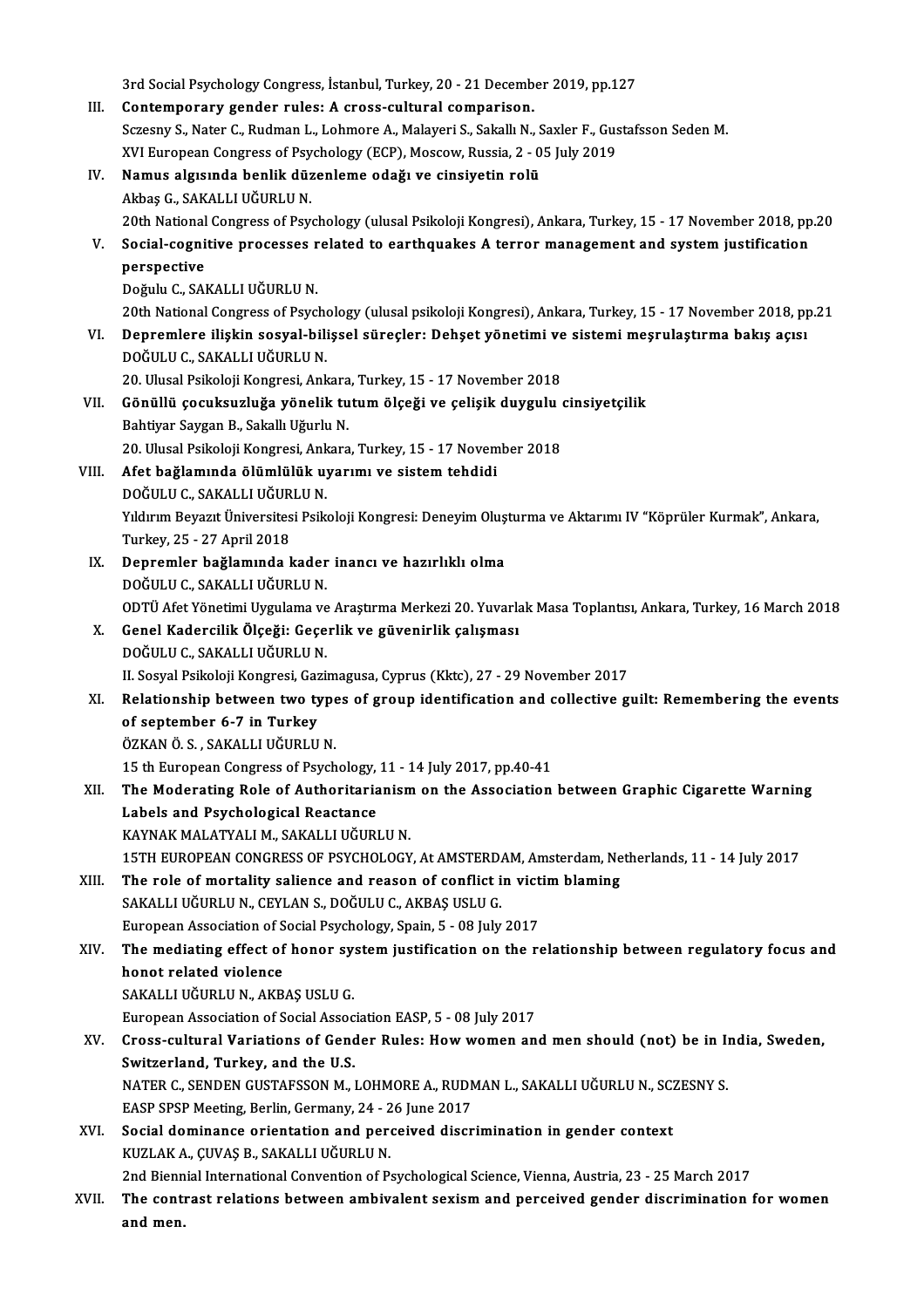ÇUVAŞB.,KUZLAKA.,SAKALLIUĞURLUN.

ÇUVAŞ B., KUZLAK A., SAKALLI UĞURLU N.<br>2nd Biennial International Convention of Psychological Science, Vienna, Austria, 23 - 25 March 2017<br>Sesial Pennesentations of sorth quals, anosifis fatalism CUVAŞ B., KUZLAK A., SAKALLI UĞURLU N.<br>2nd Biennial International Convention of Psychological Science<br>XVIII. Social representations of earthquake-specific fatalism 2nd Biennial International Conve<br>Social representations of ear<br>DOĞULU C., SAKALLI UĞURLU N.<br>10th Bound Table Meeting of Die Social representations of earthquake-specific fatalism<br>DOĞULU C., SAKALLI UĞURLU N.<br>19th Round Table Meeting of Disaster Management Implementation and Research Center, Ankara, Turkey, 24<br>March 2017 DOĞULU C., SAKALLI UĞURLU N. 19th Round Table Meeting of Disaster Management Implement<br>March 2017<br>XIX. Depremler özelinde kaderciliğe dair sosyal temsiller<br>DOČULU C SAKALLUIČUPLU N March 2017<br>Depremler özelinde kadercili<br>DOĞULU C., SAKALLI UĞURLU N.<br>ODTÜ Afet Vönetimi Hygulama ye Depremler özelinde kaderciliğe dair sosyal temsiller<br>DOĞULU C., SAKALLI UĞURLU N.<br>ODTÜ Afet Yönetimi Uygulama ve Araştırma Merkezi 19. Yuvarlak Masa Toplantısı, Ankara, Turkey, 24 March 2017<br>Bir sistem olarak Türkiye de af DOĞULU C., SAKALLI UĞURLU N.<br>ODTÜ Afet Yönetimi Uygulama ve Araştırma Merkezi 19. Yuvarlak Masa Toplantısı, Ankara, 1<br>XX. Bir sistem olarak Türkiye de afet risk yönetimi Sistemi meşrulaştırma bakış açısı<br>DOĞULU C., SAKALLI ODTÜ Afet Yönetimi Uygulama ve<br>Bir sistem olarak Türkiye de<br>DOĞULU C., SAKALLI UĞURLU N.<br>L Sosval Beikalaji Kongresi, Beak Bir sistem olarak Türkiye de afet risk yönetimi Sistemi meşrulaştırma bakış açısı<br>DOĞULU C., SAKALLI UĞURLU N.<br>I. Sosyal Psikoloji Kongresi, Başkent Üniversitesi, Ankara, Turkey., Ankara, Turkey, 17 - 19 October 2016<br>Ölüm DOĞULU C., SAKALLI UĞURLU N.<br>I. Sosyal Psikoloji Kongresi, Başkent Üniversitesi, Ankara, Turkey., Ankara, Turk<br>XXI. Ölüm belirginliği ve yardım hatırlatıcısı ile organ bağışını teşvik etme<br>DEMİR S. SAKALLI UĞURLU N Ölüm belirginliği ve yardım hatırlatıcısı ile organ bağışını teşvik etme<br>DEMİR S., SAKALLI UĞURLU N. Ölüm belirginliği ve yardım hatırlatıcısı ile organ bağışını teşvik etme<br>DEMİR S., SAKALLI UĞURLU N.<br>I. Sosyal Psikoloji Kongresi, Başkent Üniversitesi, Ankara, Turkey., Ankara, Turkey, 17 - 19 October 2016<br>Eheveyn eğitim DEMİR S., SAKALLI UĞURLU N.<br>1. Sosyal Psikoloji Kongresi, Başkent Üniversitesi, Ankara, Turkey., Ankara, Turkey, 17 - 19 October 2016<br>XXII. Ebeveyn eğitim seviyesinin ve mesleki statüsünün bireylerin çelişik duygulu ci I. Sosyal Psikoloji Kongresi, Ba<br><mark>Ebeveyn eğitim seviyesinir</mark><br>muhafazakârlığıyla ilişkisi<br>KUZLAK A GUVAS B. SAKALI Ebeveyn eğitim seviyesinin ve mesleki<br>muhafazakârlığıyla ilişkisi<br>KUZLAK A., ÇUVAŞ B., SAKALLI UĞURLU N.<br>L Sesval Peikalaji Kangresi, Baskant Üniyer <mark>muhafazakârlığıyla ilişkisi</mark><br>KUZLAK A., ÇUVAŞ B., SAKALLI UĞURLU N.<br>I. Sosyal Psikoloji Kongresi, Başkent Üniversitesi, Ankara, Turkey., Ankara, Turkey, 17 - 19 October 2016 KUZLAK A., ÇUVAŞ B., SAKALLI UĞURLU N.<br>1. Sosyal Psikoloji Kongresi, Başkent Üniversitesi, Ankara, Turkey., Ankara, Turkey, 1<br>XXIII. Günümüz Türkiye sinde cinsiyet kalıpyargıları Kadın kimdir Erkek kimdir<br>SAKALLUĞUPLU I. Sosyal Psikoloji Kongresi, Başkent Üniversite<br>Günümüz Türkiye sinde cinsiyet kalıpyar<br>SAKALLI UĞURLU N., TÜRKOĞLU DEMİREL B.<br>L Sosyal Beikoloji Kongresi, Ankara, Turkey, 17 Günümüz Türkiye sinde cinsiyet kalıpyargıları Kadın kimdi<br>SAKALLI UĞURLU N., TÜRKOĞLU DEMİREL B.<br>I. Sosyal Psikoloji Kongresi, Ankara, Turkey, 17 - 19 October 2016<br>Cinsel ve duvaysal aldatmayı affetmeye ilişkin tutumlar öl SAKALLI UĞURLU N., TÜRKOĞLU DEMİREL B.<br>I. Sosyal Psikoloji Kongresi, Ankara, Turkey, 17 - 19 October 2016<br>XXIV. Cinsel ve duygusal aldatmayı affetmeye ilişkin tutumlar ölçeği nin geliştirilmesi<br>CINAS B. SAKALLIJÖURLU N I. Sosyal Psikoloji Kongresi, Ank<br>Cinsel ve duygusal aldatmay<br>ÇUVAŞ B., SAKALLI UĞURLU N.<br>19. Ulusal Bsikoloji Kongresi, İz Cinsel ve duygusal aldatmayı affetmeye ilişkin tutumlar ölçe<br>ÇUVAŞ B., SAKALLI UĞURLU N.<br>19. Ulusal Psikoloji Kongresi, İzmir, Turkey, 5 - 07 September 2016<br>Bosanmış kadınlara ilişkin tutumlar ölçeği nin geliştirilmesi ÇUVAŞ B., SAKALLI UĞURLU N.<br>19. Ulusal Psikoloji Kongresi, İzmir, Turkey, 5 - 07 September 2016<br>XXV. Boşanmış kadınlara ilişkin tutumlar ölçeği nin geliştirilmesi ve çelişik duygulu cinsiyetçilik ile ilişkisi<br>MANOĞLU E 19. Ulusal Psikoloji Kongresi, İzmir,<br>Boşanmış kadınlara ilişkin tutu<br>MANOĞLU E., SAKALLI UĞURLU N.<br>19. Ulusal Balkaleji Kongresi, İzmir Boşanmış kadınlara ilişkin tutumlar ölçeği nin geliştirilmesi<br>MANOĞLU E., SAKALLI UĞURLU N.<br>19. Ulusal Psikoloji Kongresi, İzmir, Turkey, 5 - 07 September 2016<br>Türkiye de basmakalın yargı tehdidi ve basmakalın yargı ke XXVI. Türkiye de basmakalıp yargı tehdidi ve basmakalıp yargı kaldıracı 19. Ulusal Psikoloji Kongresi, İzm<br>**Türkiye de basmakalıp yargı**<br>KUZLAK A., SAKALLI UĞURLU N.<br>19. Ulusal Psikoloji Kongresi, İzm Türkiye de basmakalıp yargı tehdidi ve basmakalıp yargı ka<br>KUZLAK A., SAKALLI UĞURLU N.<br>19. Ulusal Psikoloji Kongresi, İzmir, Turkey, 5 - 07 September 2016<br>Namus Ölesği nin Türkeş ve uvarlanması Cosarlik ve güvani KUZLAK A., SAKALLI UĞURLU N.<br>19. Ulusal Psikoloji Kongresi, İzmir, Turkey, 5 - 07 September 2016<br>XXVII. Namus Ölçeği nin Türkçe ye uyarlanması Geçerlik ve güvenirlik çalışması<br>CEVLAN S. SAKALLUĞURLU N 19. Ulusal Psikoloji Kongresi, İzm<br>**Namus Ölçeği nin Türkçe ye**<br>CEYLAN S., SAKALLI UĞURLU N.<br>19. Ulusal Psikaleji Kongresi, İzm Namus Ölçeği nin Türkçe ye uyarlanması Geçerlik ve güveni<br>CEYLAN S., SAKALLI UĞURLU N.<br>19. Ulusal Psikoloji Kongresi, İzmir, Turkey, 5 - 07 September 2016<br>Türkiye yatardaslarının Suriyeli sığınmasılara yönelik önye CEYLAN S., SAKALLI UĞURLU N.<br>19. Ulusal Psikoloji Kongresi, İzmir, Turkey, 5 - 07 September 2016<br>XXVIII. Türkiye vatandaşlarının Suriyeli sığınmacılara yönelik önyargısını yordamada sosyal baskınlık<br>xöneliminin emnetin 19. Ulusal Psikoloji Kongresi, İzmir, Turkey, 5 - 07 Septembe<br>Türkiye vatandaşlarının Suriyeli sığınmacılara yöneli<br>yöneliminin empatinin ve gruplararası tehdidin rolü<br>KARAQĞULE, SAKALLUĞUPLU N Türkiye vatandaşlarının Suriyel<br>yöneliminin empatinin ve grupl:<br>KARAOĞLU E., SAKALLI UĞURLU N.<br>19 Ulucal Psikoloji Kongresi İsmir yöneliminin empatinin ve gruplararası tehdidin rolü<br>KARAOĞLU E., SAKALLI UĞURLU N.<br>19. Ulusal Psikoloji Kongresi, İzmir, Turkey, 5 - 07 September 2016<br>Canal ve danramlar özelinde kadarsiliği anlamak Bir sosyal KARAOĞLU E., SAKALLI UĞURLU N.<br>19. Ulusal Psikoloji Kongresi, İzmir, Turkey, 5 - 07 September 2016<br>XXIX. Genel ve depremler özelinde kaderciliği anlamak Bir sosyal temsil çalışması<br>DOĞULU C., SAKALLI UĞURLU N. 19. Ulusal Psikoloji Kongresi, İzm<br>Genel ve depremler özelinde<br>DOĞULU C., SAKALLI UĞURLU N.<br>19. Ulusal Bsikoloji Kongresi, İzm 6enel ve depremler özelinde kaderciliği anlamak Bir sosyal temsi<br>DOĞULU C., SAKALLI UĞURLU N.<br>19. Ulusal Psikoloji Kongresi, İzmir, İzmir, Turkey, 5 - 07 September 2016<br>Cev erkeklere ve lerbiyenlere ilişkin tutumlar ile si DOĞULU C., SAKALLI UĞURLU N.<br>19. Ulusal Psikoloji Kongresi, İzmir, İzmir, Turkey, 5 - 07 September 2016<br>XXX. Gey erkeklere ve lezbiyenlere ilişkin tutumlar ile sistemi meşrulaştırma sosyal temas politik görüş ve<br>ainsiy 19. Ulusal Psikoloji Kongres<br>Gey erkeklere ve lezbiye<br>cinsiyet arasındaki ilişki<br>Uğupi u.o. EPVU MAZ D. S Gey erkeklere ve lezbiyenlere ilişkin tutur<br>cinsiyet arasındaki ilişki<br>UĞURLU O., ERYILMAZ D., SAKALLI UĞURLU N.<br>19 Ulycel Belkeleji KOngresi İsmir Turkey E cinsiyet arasındaki ilişki<br>UĞURLU O., ERYILMAZ D., SAKALLI UĞURLU N.<br>19. Ulusal Psikoloji KOngresi, İzmir, Turkey, 5 - 07 September 2016<br>Sesyal medyada mesai kaynağının nanülarliği ve sinsiyatini UĞURLU O., ERYILMAZ D., SAKALLI UĞURLU N.<br>19. Ulusal Psikoloji KOngresi, İzmir, Turkey, 5 - 07 September 2016<br>XXXI. Sosyal medyada mesaj kaynağının popülerliği ve cinsiyetinin davranışa yönelik niyetler üzerine<br>Akkai 19. Ul<mark>l</mark><br>Sosya<br>etkisi Sosyal medyada mesaj kaynağır<br>etkisi<br>GÜRSOY B.E. , SAKALLI UĞURLU N.<br>10 Ulucal Psikalaji Kangyasi İsmir <mark>etkisi</mark><br>GÜRSOY B. E. , SAKALLI UĞURLU N.<br>19. Ulusal Psikoloji Kongresi, İzmir, Turkey, 5 - 07 September 2016 GÜRSOY B. E. , SAKALLI UĞURLU N.<br>19. Ulusal Psikoloji Kongresi, İzmir, Turkey, 5 - 07 September 2016<br>XXXII. Investigating the role of justice sensitivity on volunteering<br>SAKLAR Z. SAKALLIJÖURLU N. 19. Ulusal Psikoloji Kongresi, İzn<br>I<mark>nvestigating the role of just</mark><br>ŞAKLAR Z., SAKALLI UĞURLU N.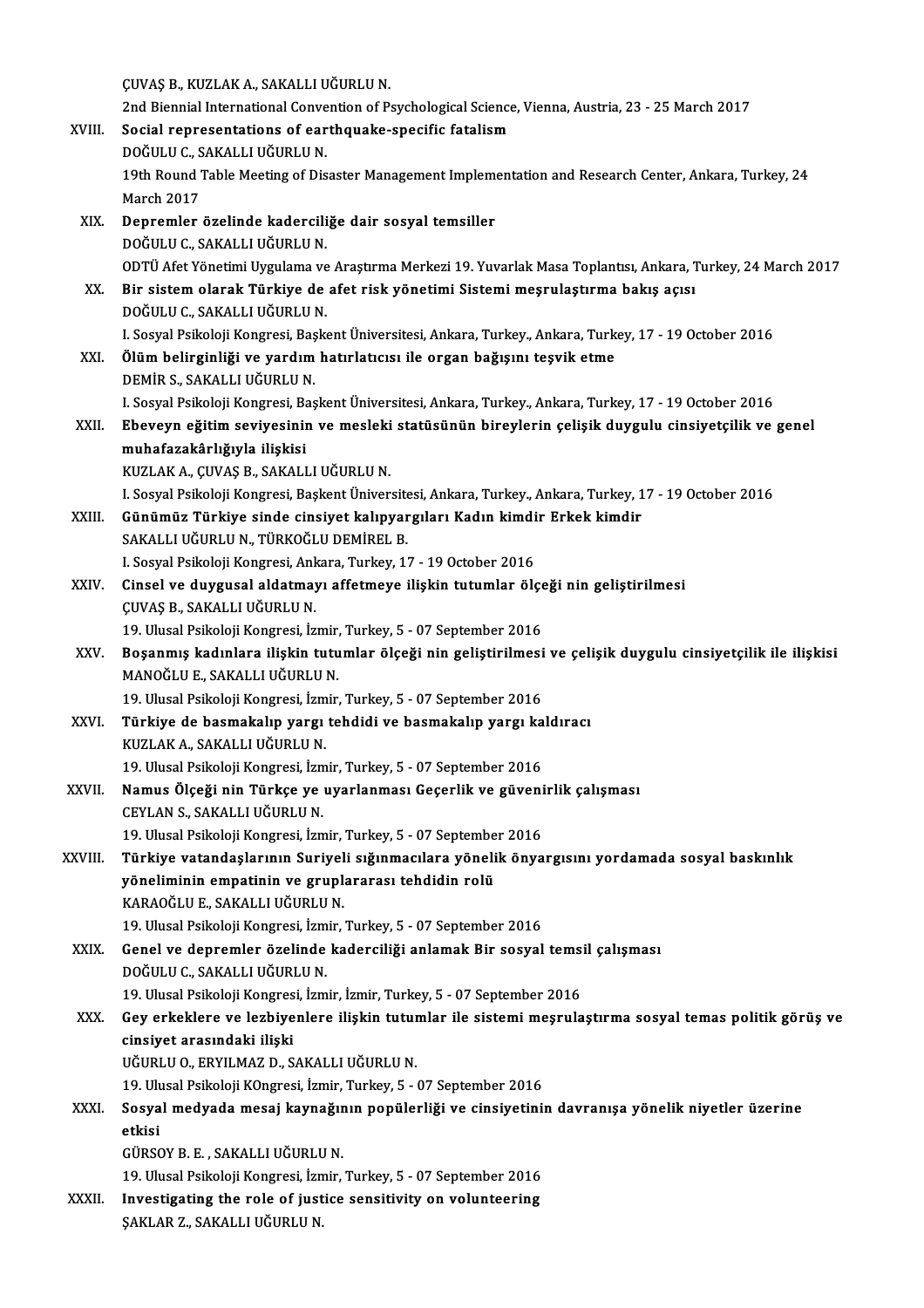|              | International Society of Political Psychology, ISPP, Warsaw, Poland, 13 - 16 June 2016                                                                                                                          |
|--------------|-----------------------------------------------------------------------------------------------------------------------------------------------------------------------------------------------------------------|
| XXXIII.      | Üniversite öğrencilerinin iç hava kalitesi ile ilgili algı ve bilgileri                                                                                                                                         |
|              | SOFUOĞLU S. C., BAHÇEVANCI s., SOFUOĞLU KILIÇ N., SAKALLI UĞURLU N.                                                                                                                                             |
|              | 6th National Air Pollution Control Symposium, Turkey, 7 - 09 October 2015, pp.82-93                                                                                                                             |
| XXXIV.       | The relationship of ambivalent sexism and religious orientation to Turkish men and women s honor                                                                                                                |
|              | beliefs                                                                                                                                                                                                         |
|              | SAKALLI UĞURLU N., PETER G., AKBAŞ USLU G., METİN ORTA İ., SUZAN C.                                                                                                                                             |
|              | 14th European Congress of Psychology, Milano, Italy., Milan, Italy, 7 - 10 July 2015                                                                                                                            |
| <b>XXXV</b>  | The effect of negative evaluation on honor based emotions in honor cultures                                                                                                                                     |
|              | SUZAN c., SAKALLI UĞURLU N.                                                                                                                                                                                     |
|              | 14th European Congress of Psychology, Milano, Italy, Milan, Italy, 7 - 10 July 2015                                                                                                                             |
| <b>XXXVI</b> | Stereotyping among football fans Terror management perspective                                                                                                                                                  |
|              | Kuzlak A., SAKALLI UĞURLU N.                                                                                                                                                                                    |
|              | International Convention of Psychological Science, Amsterdam, Netherlands, 12 - 14 March 2015                                                                                                                   |
| XXXVII.      | Underlying factors of attitude toward masculine structure of military Turkish identity ambivalent                                                                                                               |
|              | sexism and conservatism                                                                                                                                                                                         |
|              | ÖZDEMİR F., SAKALLI UĞURLU N.                                                                                                                                                                                   |
|              | International Association for Cross-Cultural Psychology (IACCP), Reims, France, Reims, France, 15 - 19 July 2014                                                                                                |
| XXXVIII.     | Predictors of violence against women in honor cultures                                                                                                                                                          |
|              | CEYLAN S., SAKALLI UĞURLU N.                                                                                                                                                                                    |
|              | 28th International Congress of Applied Psychology (ICAP), Paris, France, Paris, France, 8 - 13 July 2014                                                                                                        |
| <b>XXXIX</b> | Testing the predictive power of religious orientation types on ambivalent sexism in the sense of man                                                                                                            |
|              | and woman                                                                                                                                                                                                       |
|              | ÖZDEMİR F., SAKALLI UĞURLU N.                                                                                                                                                                                   |
| XL.          | 28th International Congress of Applied Psychology (ICAP), Paris, France, Paris, France, 8 - 13 July 2014<br>The mediating effect of system justification on the relationship between fundamentalist religiosity |
|              | and hostile sexism                                                                                                                                                                                              |
|              | Sakallı Uğurlu N.                                                                                                                                                                                               |
|              | SPSP Conference, Nevada, United States Of America, 28 - 30 January 2010, pp.1                                                                                                                                   |
| XLI.         | Attitudes toward wife beating in Turkish culture: The importance of patriarchy and sexism                                                                                                                       |
|              | Sakallı Uğurlu N.                                                                                                                                                                                               |
|              | International Association of Cross-Cultural Regional Congress, London, United Kingdom, 7 - 11 July 2001, pp.1                                                                                                   |
| XLII.        | The effects of social contact with gay persons on attitude change toward homosexuality                                                                                                                          |
|              | Sakallı Uğurlu N.                                                                                                                                                                                               |
|              | XXVII International Congress of Psychology, Stockholm, Sweden, 23 - 28 July 2000, pp.1                                                                                                                          |
| XLIII.       | How to change people's attitudes toward preparedness to earthquake: The application of the model                                                                                                                |
|              | of Planned action                                                                                                                                                                                               |
|              | Sakallı Uğurlu N.                                                                                                                                                                                               |
|              | XV International Congress of Cross-Cultural Psychology, Warszawa, Poland, 16 - 21 July 2000, pp.1                                                                                                               |
| XLIV.        | The effect of attribution on the attitudes toward homosexuality                                                                                                                                                 |
|              | Sakallı Uğurlu N.                                                                                                                                                                                               |
|              | XV International Congress of Cross-Cultural Psychology, Warszawa, Poland, 16 - 21 July 2000, pp.1                                                                                                               |
|              |                                                                                                                                                                                                                 |

## Supported Projects

Supported Projects<br>SAKALLI UĞURLU N., TUBITAK Project, TUBITAK 1001 Bilimsel ve teknolojik araştırma projelerini destekleme programı,<br>2014 - 2016 5apported<br>SAKALLI UĞU<br>2014 - 2016<br>Sakallı Uğurlı SAKALLI UĞURLU N., TUBITAK Project, TUBITAK 1001 Bilimsel ve teknolojik araştırma projelerini destekleme programı,<br>2014 - 2016<br>Sakallı Uğurlu N., Project Supported by Higher Education Institutions, The relationship between

2014 - 2016<br>Sakallı Uğurlu N., Projec<br>prejudice., 2011 - 2011<br>Sakallı Uğurlu N., Projec Sakallı Uğurlu N., Project Supported by Higher Education Institutions, The relationship between religious orientati<br>prejudice., 2011 - 2011<br>Sakallı Uğurlu N., Project Supported by Higher Education Institutions, The predict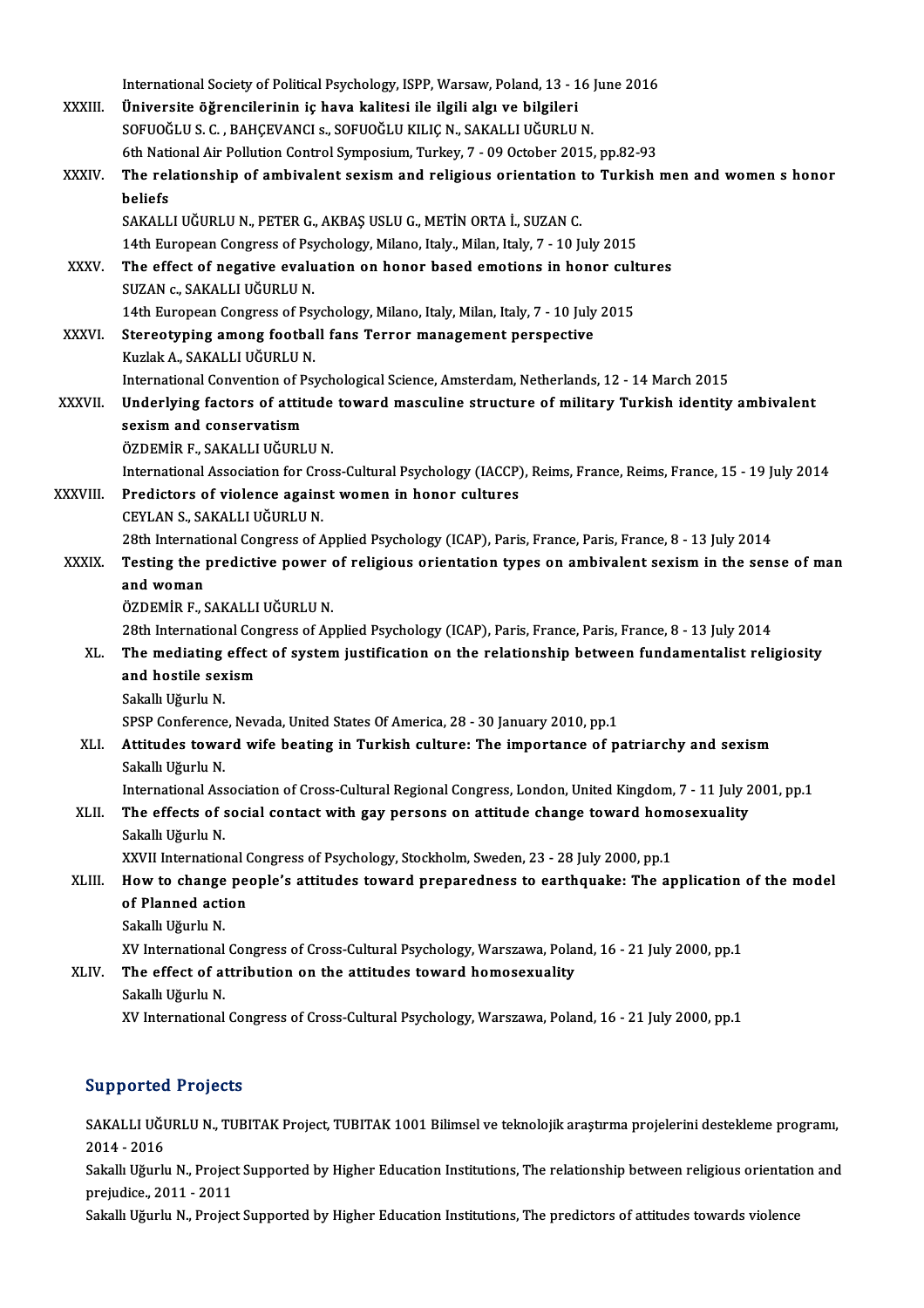against women in marriage, 2009 - 2009

SAKALLIN., Project Supported by Higher Education Institutions, Namus Ve Namus Adına Kadına Uygulanan Şiddete İlişkin Tutumların Sistemi Meşrulaştırma Eğilimi, Çelişik Duygulu Cinsiyetçilik Ve Dine İlişkin Tutumlar Açısından Öğrenci SAKALLI N., Project Supported by Higher Educat<br>İlişkin Tutumların Sistemi Meşrulaştırma Eğilimi,<br>Olmayan Örneklem İle İncelenmesi, 2009 - 2009<br>SAKALLI N., Project Supported by Higher Educat İlişkin Tutumların Sistemi Meşrulaştırma Eğilimi, Çelişik Duygulu Cinsiyetçilik Ve Dine İlişkin Tutumlar Açısından Öğrenci<br>Olmayan Örneklem İle İncelenmesi, 2009 - 2009<br>SAKALLI N., Project Supported by Higher Education Ins

Olmayan Örneklem İle İncelen<br>SAKALLI N., Project Supportec<br>Ve Yordayıcıları, 2009 - 2009<br>Sakallı Hğurlu N., Project Supp SAKALLI N., Project Supported by Higher Education Institutions, Evlilikte Kadına Yönelik Fiziksel Şiddete İlişkin Tutumlar<br>Ve Yordayıcıları, 2009 - 2009<br>Sakallı Uğurlu N., Project Supported by Higher Education Institutions

Ve Yordayıcıları, 2009 - 2009<br>Sakallı Uğurlu N., Project Supporte<br>sexual harassment. , 2007 - 2007<br>Sakallı Hğurlu N., Project Supports Sakallı Uğurlu N., Project Supported by Higher Education Institutions, Social psychological predictors of attitudes<br>sexual harassment. , 2007 - 2007<br>Sakallı Uğurlu N., Project Supported by Higher Education Institutions, So

sexual harassment. , 2007 - 2007<br>Sakallı Uğurlu N., Project Supported by Higher Education Institutions, Social psychological predictors of domestic<br>violence. , 2001 - 2002

#### Activities in Scientific Journals

Nesne Psikoloji Dergisi, Evaluation Committee Member, 2018 - Continues Türk Psikoloji Dergisi, Evaluation Committee Member, 2009 - Continues Türk Psikoloji Yazıları, Evaluation Committee Member, 2000 - Continues Sex Roles: A Journal of Research, Special Issue Editor, 2015 - 2016

#### **Scientific Refereeing**

Nesne Psikoloji Dergisi, Other Indexed Journal, October 2021 Berentining Kerentogram<br>Resne Psikoloji Dergisi, Other Indexed Journal, October 2021<br>Research Project To Be Started., Psikoloji, Middle East Technical University, Turkey, April 2021<br>Research Project To Be Started., psikolo Nesne Psikoloji Dergisi, Other Indexed Journal, October 2021<br>Research Project To Be Started., Psikoloji, Middle East Technical University, Turkey, April 2021<br>Research Project To Be Started., psikoloji, Middle East Technica Research Project To Be Started., Psikoloji, Middle<br>Research Project To Be Started., psikoloji, Middle<br>Sex Roles, Journal Indexed in SSCI, August 2020<br>Nesne Psikoloji Dergisi, Other Indexed Journal, A Research Project To Be Started., psikoloji, Middle East Technical University, Turkey, April 2021<br>Sex Roles, Journal Indexed in SSCI, August 2020<br>Nesne Psikoloji Dergisi, Other Indexed Journal, August 2020 Sex Roles, Journal Indexed in SSCI, August 2020<br>Nesne Psikoloji Dergisi, Other Indexed Journal, August 2020<br>Studies in Psychology, Other Indexed Journal, August 2020<br>Studies in Psychology, Other Indexed Journal, Angust 202 Nesne Psikoloji Dergisi, Other Indexed Journal, August 20<br>Studies in Psychology, Other Indexed Journal, August 202<br>Studies in Psychology, Other Indexed Journal, April 2020<br>JOUPNAL OF CENERAL PSYCHOLOGY, Journal Indexed in Studies in Psychology, Other Indexed Journal, April 2020<br>JOURNAL OF GENERAL PSYCHOLOGY, Journal Indexed in SSCI, January 2020 Studies in Psychology, Other Indexed Journal, April 2020<br>JOURNAL OF GENERAL PSYCHOLOGY, Journal Indexed in SSCI, January 2020<br>TUBITAK Project, 1002 - Quick Support Program, Ankara University, Turkey, November 2019<br>Thesis S JOURNAL OF GENERAL PSYCHOLOGY, Journal Indexed in SSCI, January 2020<br>TUBITAK Project, 1002 - Quick Support Program, Ankara University, Turkey, November 2019<br>Thesis Study To Be Started., Etik Kurul, Middle East Technical Un TUBITAK Project, 1002 - Quick Support Program, Ankara University, Turkey, November 2019<br>Thesis Study To Be Started., Etik Kurul, Middle East Technical University, Turkey, November 2019<br>Research Project To Be Started., Etil Thesis Study To Be Started., Etik Kurul, Middle East Technical University, Turkey, November 2019<br>Research Project To Be Started., Etil Kurul, Middle East Technical University, Turkey, October 2019<br>Research Project To Be St Research Project To Be Started., Etil Kurul, Middle East Technical University, Turkey, October 201<br>Research Project To Be Started., Etik Kurul, Middle East Technical University, Turkey, September<br>Research Project To Be Sta Research Project To Be Started., Etik Kurul, Middle East Tech<br>Research Project To Be Started., Etik Kurul, Middle East Tech<br>CURRENT PSYCHOLOGY, Journal Indexed in SSCI, May 2019<br>SPANISH JOURNAL OF PSYCHOLOGY, Journal Index Research Project To Be Started., Etik Kurul, Middle East Technical University, Turkey, June 2019<br>CURRENT PSYCHOLOGY, Journal Indexed in SSCI, May 2019<br>SPANISH JOURNAL OF PSYCHOLOGY, Journal Indexed in SSCI, May 2019 Research Project To Be Started., Etik Kurul, Middle East Technical University, Turkey, May 2019 TUBITAK Project, 3501 - National Young Researcher Career Development Program, TUBITAK, Turkey, April 2019 Research Project To Be Started., Etik Kurul, Middle East Technical University, Turkey, May 2019<br>TUBITAK Project, 3501 - National Young Researcher Career Development Program, TUBITAK, Turkey, April 2019<br>TUBITAK Project, 222 TUBITAK Project, 3501 - Nationa<br>TUBITAK Project, 2229 - Underg<br>University, Turkey, March 2019<br>TUBITAK Project, 2229 - Underg TUBITAK Project, 2229 - Undergraduate and Pre-License, Lect. and Teacher Scientific Impact. DPA, Middle East Technical<br>University, Turkey, March 2019<br>TUBITAK Project, 2229 - Undergraduate and Pre-License, Lect. and Teacher University, Turkey, March 2019<br>TUBITAK Project, 2229 - Underg<br>University, Turkey, March 2019<br>TUBITAK Project, 2229 - Underg TUBITAK Project, 2229 - Undergraduate and Pre-License, Lect. and Teacher Scientific Impact. DPA, Middle East Techn<br>University, Turkey, March 2019<br>TUBITAK Project, 2229 - Undergraduate and Pre-License, Lect. and Teacher Sci University, Turkey, March 2019<br>TUBITAK Project, 2229 - Undergraduate and Pre-License, Lect. and Teacher Scientific Impact. DPA, TÜBİTAK, Turkey,<br>March 2019 TUBITAK Project, 2229 - Undergraduate and Pre-License, Lect. and Teacher Scientific Impact. <mark>I</mark><br>March 2019<br>Thesis Study To Be Started., Etik Kuruk, Middle East Technical University, Turkey, March 2019<br>Current Baychology, J March 2019<br>Thesis Study To Be Started., Etik Kuruk, Middle East Technical<br>Current Psychology, Journal Indexed in SSCI, February 2019<br>Turk Psikoloji Dergisi, Journal Indexed in SSCI, February 2019 Thesis Study To Be Started., Etik Kuruk, Middle East Technical L<br>Current Psychology, Journal Indexed in SSCI, February 2019<br>Turk Psikoloji Dergisi, Journal Indexed in SSCI, February 2019<br>Pessansk Prejast To Be Started, Eti Current Psychology, Journal Indexed in SSCI, February 2019<br>Turk Psikoloji Dergisi, Journal Indexed in SSCI, February 2019<br>Research Project To Be Started., Etik Kurul, Middle East Technical University, Turkey, February 2019 Turk Psikoloji Dergisi, Journal Indexed in SSCI, February 2019<br>Research Project To Be Started., Etik Kurul, Middle East Technical University, Turkey, February 2019<br>Research Project To Be Started., Etik Kurul, Middle East T Research Project To Be Started., Etik Kurul, Middle East Technical University, Turkey, February 2019<br>Research Project To Be Started., Etik Kurul, Middle East Technical University, Turkey, February 2019<br>Research Project To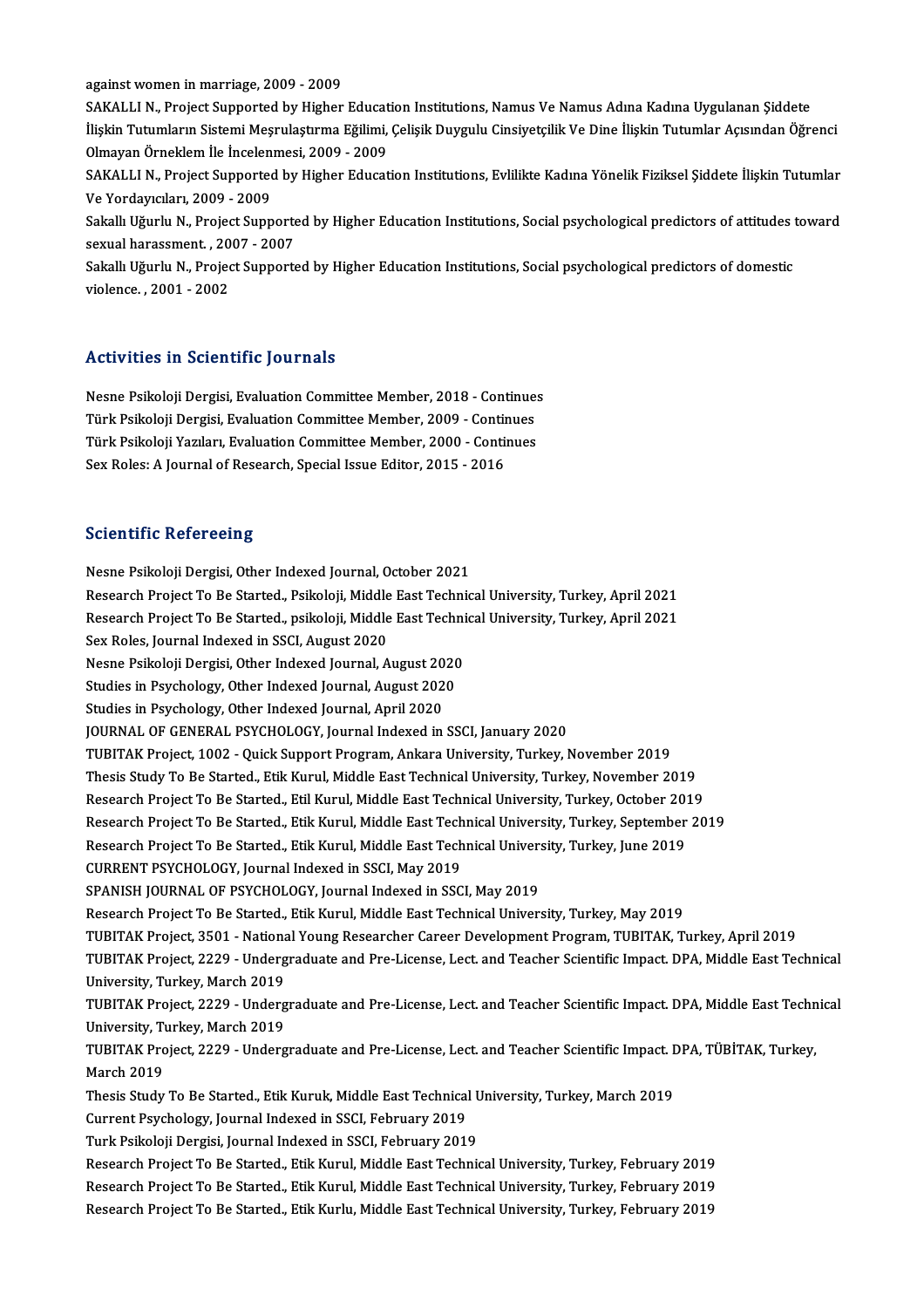Türk Piskoloji Dergisi, Journal Indexed in SSCI, January 2019<br>Türk Piskoloji Dergisi, Journal Indexed in SSCI, January 2019<br>Türk PSİKOLOJİ YAZU APL National Scientific Refreed Journa

Türk Piskoloji Dergisi, Journal Indexed in SSCI, January 2019<br>TÜRK PSİKOLOJİ YAZILARI, National Scientific Refreed Journal, January 2019<br>CURREN'I RSYCHOLOCY, Jaurnal Indexed in SSCI, January 2010

Türk Piskoloji Dergisi, Journal Indexed in SSCI, January 2019<br>TÜRK PSİKOLOJİ YAZILARI, National Scientific Refreed Journal, J<br>CURRENT PSYCHOLOGY, Journal Indexed in SSCI, January 2019<br>Current Beychology, Journal Indexed in

TÜRK PSİKOLOJİ YAZILARI, National Scientific Refreed Journ<br>CURRENT PSYCHOLOGY, Journal Indexed in SSCI, January 20<br>Current Psychology, Journal Indexed in SSCI, January 2019<br>Türk Beikoleji Yazıları, National Scientific Befr

CURRENT PSYCHOLOGY, Journal Indexed in SSCI, January 2019<br>Current Psychology, Journal Indexed in SSCI, January 2019<br>Türk Psikoloji Yazıları, National Scientific Refreed Journal, December 2018<br>Thesis Study To Be Started, İn

Current Psychology, Journal Indexed in SSCI, January 2019<br>Türk Psikoloji Yazıları, National Scientific Refreed Journal, December 2018<br>Thesis Study To Be Started., İnsan Araştırmaları Etik Kurulu (İAEK), Middle East Technic Türk I<br>Thesis<br>2018<br>Thesis Thesis Study To Be Started., İnsan Araştırmaları Etik Kurulu (İAEK), Middle East Technical University, Turkey, Decembe<br>2018<br>Thesis Study To Be Started., İnsan Araştırmaları Etik Kurulu, Middle East Technical University, Tu

2018<br>Thesis Study To Be Started., İnsan Araştırmaları Etik Kurulu, Middle East Technical University, Turkey, December 2018<br>Thesis Study To Be Started., İnsan Araştırmaları Etik Kurulu (İAEK) , Middle East Technical Univers Thesis<br>Thesis<br>2018<br>Pesee

Thesis Study To Be Started., İnsan Araştırmaları Etik Kurulu (İAEK) , Middle East Technical University, Turkey, Dec<br>2018<br>Research Project To Be Started., İnsan Araştırmaları Etik Kurulu (İAEK) , Middle East Technical Unive 2018<br>Research Project To Be Started., İnsan Araştırmaları Etik Kurulu (İAEK) , Middle East Technical University, Turkey,<br>November 2018 Research Project To Be Started., İnsan Araştırmaları Etik Kurulu (İAEK) , Middle East Technical University, Turkey,<br>November 2018<br>Thesis Study To Be Started., İnsan Araştırmaları Etik Kurulu (İAEK), Middle East Technical U

Nover<br>Thesis<br>2018<br>Peses Thesis Study To Be Started., İnsan Araştırmaları Etik Kurulu (İAEK), Middle East Technical University, Turkey, Octo<br>2018<br>Research Project To Be Started., İnsan Araştırmaları Etik Kurulu (İAEK), Middle East Technical Univer

2018<br>Research Project To Be Started., İnsan Araştırmaları Etik Kurulu (İAEK), Middle East Technical University, Turkey,<br>October 2018 Research Project To Be Started., İnsan Araştırmaları Etik Kurulu (İAEK), Middle East Technical University, Turkey,<br>October 2018<br>Research Project To Be Started., İnsan Araştırmaları Etik Kurulu (İAEK) , Middle East Technica

October 2018<br>Research Project<br>September 2018<br>Thesis Study To B Research Project To Be Started., İnsan Araştırmaları Etik Kurulu (İAEK) , Middle East Technical University, Tur<br>September 2018<br>Thesis Study To Be Started., İnsan Araştırmaları Etik Kurulu (İAEK) , Middle East Technical Uni

September 2018<br>Thesis Study To B<br>September 2018<br>Journal of Homes Thesis Study To Be Started., İnsan Araştırmaları Etik Kurulu (İAE<br>September 2018<br>Journal of Homosexuality, Journal Indexed in SSCI, August 2018<br>Thesis Study To Be Started, İnsan Arastırmaları Etik Kurulu (İAE September 2018<br>Journal of Homosexuality, Journal Indexed in SSCI, August 2018<br>Thesis Study To Be Started., İnsan Araştırmaları Etik Kurulu (İAEK) , Middle East Technical University, Turkey, June 2018

Journal of Homosexuality, Journal Indexed in SSCI, August 2018<br>Thesis Study To Be Started., İnsan Araştırmaları Etik Kurulu (İAEK) , Middle East Technical University, Turkey, June 2018<br>Thesis Study To Be Started., İnsan Ar Thesis Study To Be Started., İnsan Araştırmaları Etik Kurulu (İAEK) , Middle East Technical University, Turkey, June 201<br>Thesis Study To Be Started., İnsan Araştırmaları Etik Kurulu (İAEK) , Middle East Technical Universit Thesis<br>Resea<br>2018<br>Besea Research Project To Be Started., İnsan Araştırmaları Etik Kurulu (İAEK), Middle East Technical University, Turkey, May<br>2018<br>Research Project To Be Started., İnsan Araştırmaları Etik Kurulu (İAEK) , Middle East Technical Un

2018<br>Resea<br>2018<br>Pesea Research Project To Be Started., İnsan Araştırmaları Etik Kurulu (İAEK) , Middle East Technical University, Turkey, May<br>2018<br>Research Project To Be Started., İnsan Araştırmaları Etik Kurulu (İAEK), Middle East Technical Un

2018<br>Resea<br>2018<br>Türk I Research Project To Be Started., İnsan Araştırmaları Etik Ku<br>2018<br>Türk Psikoloji Dergisi , Journal Indexed in SSCI, April 2018<br>Besearsh Breject To Be Started, İnsan Arastırmaları Etik Kı

Türk Psikoloji Dergisi, Journal Indexed in SSCI, April 2018

2018<br>Türk Psikoloji Dergisi , Journal Indexed in SSCI, April 2018<br>Research Project To Be Started., İnsan Araştırmaları Etik Kurulu (İAEK) , Middle East Technical University, Turkey, April<br>2018 Research Project To Be Started., İnsan Araştırmaları Etik Kurulu (İAEK) , Middle East Technical U<br>2018<br>Psikoloji Çalışmaları (Studies in Psychology), National Scientific Refreed Journal, February 2018<br>Journal of LBCT Youth

2018<br>Psikoloji Çalışmaları (Studies in Psychology), National Scientif<br>Journal of LBGT Youth, Other Indexed Journal, January 2018<br>Journal of Homosovuality, Journal Indoved in SSCL Jonuary 20 Psikoloji Çalışmaları (Studies in Psychology), National Scientific Republika<br>Journal of LBGT Youth, Other Indexed Journal, January 2018<br>Journal of Homosexuality, Journal Indexed in SSCI, January 2018<br>SEX EDUCATION SEXUALIT

Journal of LBGT Youth, Other Indexed Journal, January 2018<br>Journal of Homosexuality, Journal Indexed in SSCI, January 2018<br>SEX EDUCATION-SEXUALITY SOCIETY AND LEARNING, Journal Indexed in SSCI, June 2017<br>JOURNAL OF HOMOSEX Journal of Homosexuality, Journal Indexed in SSCI, January 2018<br>SEX EDUCATION-SEXUALITY SOCIETY AND LEARNING, Journal Inde<br>JOURNAL OF HOMOSEXUALITY, Journal Indexed in SSCI, May 2017<br>JOURNAL OF INTERNATIONAL DEVELOPMENT, J SEX EDUCATION-SEXUALITY SOCIETY AND LEARNING, Journal Indexed in SSCI, June 20<br>JOURNAL OF HOMOSEXUALITY, Journal Indexed in SSCI, May 2017<br>JOURNAL OF INTERNATIONAL DEVELOPMENT, Journal Indexed in SSCI, January 2017<br>JOURNAL

JOURNAL OF HOMOSEXUALITY, Journal Indexed in SSCI, May 2017<br>JOURNAL OF INTERNATIONAL DEVELOPMENT, Journal Indexed in SSC<br>JOURNAL OF HOMOSEXUALITY, Journal Indexed in SSCI, January 2017<br>TURK PSIKOLOU DERCISL Journal Indexed JOURNAL OF INTERNATIONAL DEVELOPMENT, Journal Indexed in S<br>JOURNAL OF HOMOSEXUALITY, Journal Indexed in SSCI, January 201<br>TURK PSIKOLOJI DERGISI, Journal Indexed in SSCI, November 2016

TURK PSIKOLOJI DERGISI, Journal Indexed in SSCI, November 2016<br>Citations

Citations<br>Total Citations (WOS):2035<br>h index (WOS):20 dications<br>Total Citations (WO<br>h-index (WOS):20

# h-index (WOS):20<br>Scholarships

The Scientific and Technological Research Council of Turkey-TUBİTAK-2219, TUBITAK, 2009 - 2010